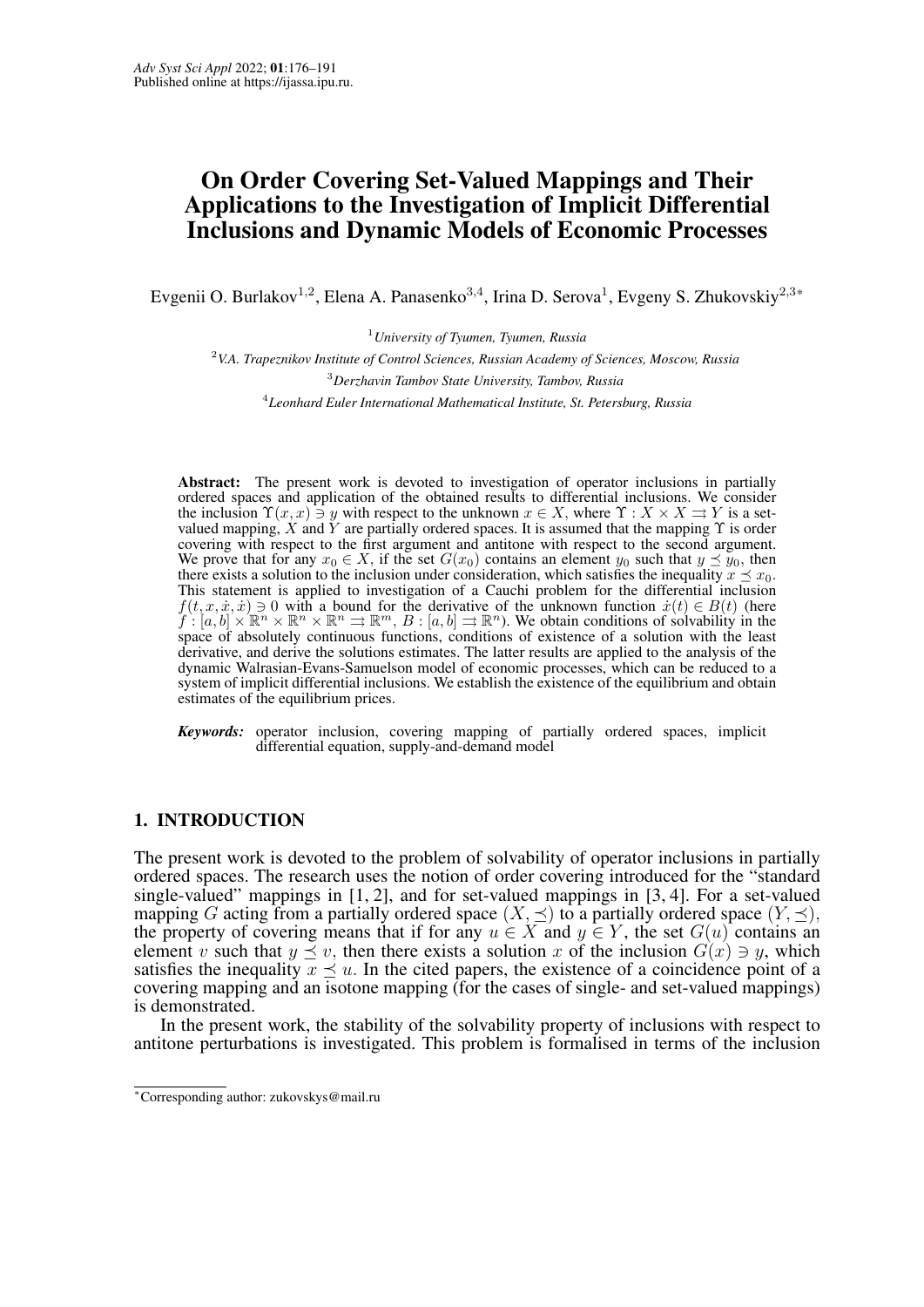$\Upsilon(x, x) \ni y$  with a set-valued mapping  $\Upsilon : X \times X \rightrightarrows Y$  that is order covering with respect to the first argument and antitone with respect to the second argument. An analogous problem for "standard single-valued" mappings was considered in the papers [\[5–](#page-14-3)[8\]](#page-14-4). Based on the statements on antitone perturbations proved in these works, comparison theorems (of the same type with the well-known Chaplygin theorem [\[9\]](#page-14-5) on differential inequality) for the unresolved with respect to the derivative (i.e. implicit) differential equations were obtained (see [\[5,](#page-14-3) [10\]](#page-14-6)). The results on antitone perturbations of order covering mappings presented in this article are applied to the investigation of implicit differential inclusions. Conditions of existence and estimates of solutions of a Cauchi problem are obtained. These results are applied to the analysis of the dynamic Walrasian-Evans-Samuelson supply-and-demand model (see [\[11](#page-14-7)[–13\]](#page-14-8)) that is reduced to a system of implicit differential inclusions. The existence of the equilibrium state is established and the estimates of the equilibrium prices are obtained. These statements extend the results on the models of economic processes of A.V. Arutyunov, N.G. Pavlova, S.E. Zhukovskiy, A.A. Shananin (see [\[14](#page-14-9)[–17\]](#page-14-10)) which employ single-valued functions of supply and demand. The fundamental mathematical tools for these works were represented by the theorems of the papers [\[18](#page-14-11)[–21\]](#page-14-12) on coincidence points of single-valued covering mapping of metric spaces.

## 2. A COMPARISON THEOREM FOR OPERATOR INCLUSIONS IN PARTIALLY ORDERED SPACES

Let partially ordered spaces  $(X, \prec)$ ,  $(Y, \prec)$  be given. For any  $u, v \in X$  and  $U \subset X$ , we denote

$$
[u, v]_X \doteq \{x \in X : v \preceq x \preceq u\}, \ \ \mathcal{O}_X(u) \doteq \{x \in X : x \preceq u\}, \ \ \mathcal{O}_X(U) \doteq \bigcup_{\forall u \in U} \mathcal{O}_X(u).
$$

Consider a set-valued mapping  $G : X \rightrightarrows Y$ , i.e. a mapping that puts to any element  $x \in X$ into the correspondence a non-empty set  $G(x) \subset Y$ . If for any  $x \in X$ , the set  $G(x)$  contains only one element, then the mapping G becomes a "standard single-valued" mapping (we conventionally denote such a mapping as  $G : X \to Y$ ). Thus, set-valued mappings naturally generalise "standard" mappings.

Let us remind definitions of some properties of set-valued mappings used in the present work.

#### Definition 2.1:

*A mapping*  $G: X \rightrightarrows Y$  *is called antitone (isotone) on the set*  $U \subset X$ , *if for any*  $x, u \in U$  *such that*  $x \preceq u$  *and for*  $z \in G(u)$ *, there exists*  $y \in G(x)$  *satisfying the inequality*  $y \succeq z$  ( $y \preceq z$ ). *If a mapping is antitone (isotone) on the whole space* X*, it is called antitone (isotone).*

The given definition of the antitone property for a mapping  $G : X \to Y$  means that

 $\forall x, u \in U \ x \prec u \Rightarrow G(x) \succ G(u),$ 

matches the definition of the antitone property for single-valued mappings. The given isotone property in the case of single-valued mappings also matches the "classical" isotone property.

#### Definition 2.2:

*A mapping*  $G: X \rightrightarrows Y$  *order covers the set*  $V \subset Y$  *if* 

<span id="page-1-0"></span>
$$
\forall u \in X \ \mathcal{O}_Y(G(u)) \cap V \subset G(\mathcal{O}_X(u)). \tag{2.1}
$$

The definition of order covering for set-valued mappings was introduced in [\[3,](#page-14-1) [4\]](#page-14-2) for the case  $V = Y$ .

Note that [\(2.1\)](#page-1-0) is equivalent to the relation

$$
(\forall u \in X \ \forall v \in G(u) \ \forall y \in V \ y \preceq v) \ \Rightarrow \ (\exists x \in X \ y \in G(x) \ \text{and} \ x \preceq u).
$$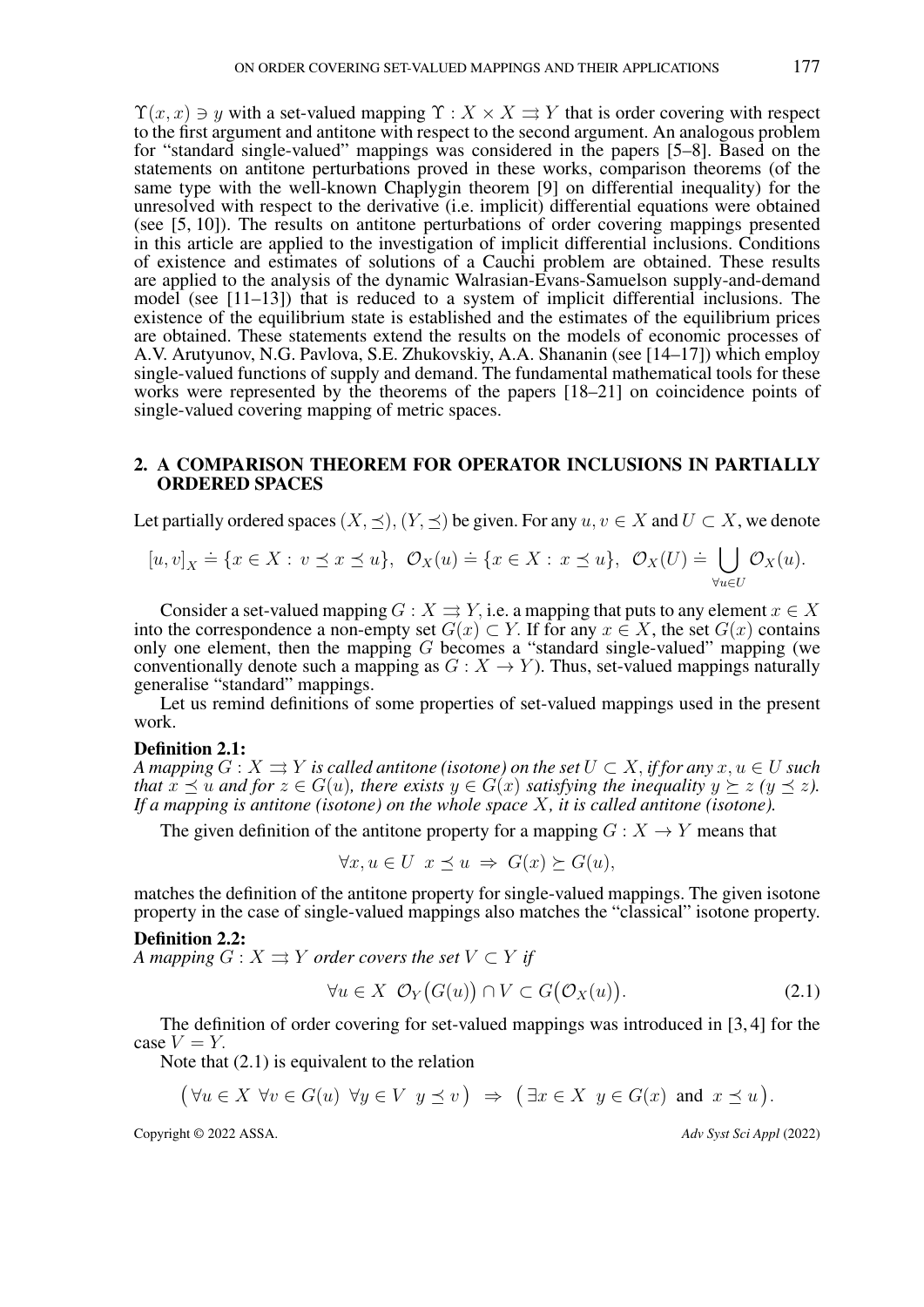Moreover, if V is a one-element set, i.e.  $V = {\hat{y}}$ , then the relation [\(2.1\)](#page-1-0) is equivalent to the implication

$$
\forall u \in X \ \widehat{y} \in \mathcal{O}_Y(G(u)) \ \Rightarrow \ \widehat{y} \in G(\mathcal{O}_X(u)).
$$

Thus, the property of order covering of the set  $\{\hat{y}\}\$  means that for any  $u \in X$  such that the set  $G(u)$  contains an element  $v \succeq \hat{y}$ , the inclusion

<span id="page-2-0"></span>
$$
\widehat{y} \in G(x) \tag{2.2}
$$

has a solution  $x \in X$  satisfying the inequality  $x \preceq u$ . In the same manner, a single-valued mapping  $G : X \to Y$  order covers the set  $\{\widehat{y}\}\$ if

$$
\forall u \in X \ \ G(u) \succeq \hat{y} \ \Rightarrow \ \exists x \in \mathcal{O}_X(u) \ \ G(x) = \hat{y}.
$$

We consider the problem of stability of the solvability property of the inclusion  $(2.2)$ under antitone perturbations of the order covering mapping. Let a "perturbed" mapping  $\Upsilon: X \times X \rightrightarrows Y$  that order covers the set  $\{\hat{y}\}$  with respect to the first argument and antitone with respect to the second argument be given. Define the mapping  $F: X \rightrightarrows Y$  by the relation with respect to the second argument be given. Define the mapping  $F : X \rightrightarrows Y$  by the relation

$$
\forall x \in X \ F(x) = \Upsilon(x, x)
$$

and consider the inclusion

<span id="page-2-1"></span>
$$
\widehat{y} \in F(x) \tag{2.3}
$$

(with respect to  $x \in X$ ).

Let  $\bar{U} \subset X$ . In order to formulate a theorem on existence of solutions to [\(2.3\)](#page-2-1), we define the set  $\mathcal{S}(\Upsilon, U, \hat{y})$  of all chains  $S \subset U$  such that the following relations take place:

<span id="page-2-3"></span>
$$
\forall x \in S \; \exists y \in \Upsilon(x, x) \; y \succeq \hat{y}, \n\forall x, u \in S \; x \prec u \implies \exists \xi \in [x, u] \; \hat{y} \in \Upsilon(\xi, u).
$$
\n(2.4)

<span id="page-2-2"></span>Theorem 2.1:

*Let there exist*  $u_0 \in X$  *and*  $y_0 \in Y$  *such that* 

<span id="page-2-4"></span>
$$
y_0 \in \Upsilon(u_0, u_0), \ \ y_0 \succeq \widehat{y}, \tag{2.5}
$$

*and the follwing conditions are satisfied:*

- 
- (a1) *for any*  $x \in \mathcal{O}_X(u_0)$ , the mapping  $\Upsilon(\cdot, x) : X \rightrightarrows Y$  *order covers the set*  $\{\hat{y}\};$ <br>(a2) *for any*  $x \in \mathcal{O}_X(u_0)$ , the mapping  $\Upsilon(x, \cdot) : X \rightrightarrows Y$  *is antitone on the set*  $[x, u_0]_X$ ;
- (a3) *any infinite chain*  $S \in \mathcal{S}(\Upsilon, \mathcal{O}_X(u_0), \hat{y})$  *is bounded from below, and for some its lower*<br>bound  $\omega \in X$  are can find  $z \in \Upsilon(\omega, \omega)$  satisfying the inequality  $z \geq \hat{y}$ . *bound*  $\omega \in X$ , one can find  $z \in \Upsilon(\omega, \omega)$  satisfying the inequality  $z \succ \hat{y}$ .

*Then the inclusion* [\(2.3\)](#page-2-1) *has a solution and the set of solutions possesses a minimal element belonging to the set*  $\mathcal{O}_X(u_0)$ .

*Proof* We introduce the set

$$
\mathcal{L} = \mathcal{L} \times \mathcal{L} = \mathcal{L} \times \mathcal{L} = \mathcal{L} \times \mathcal{L}
$$

$$
U_0 = \{ x \in \mathcal{O}_X(u_0) : \exists y \in F(x) \ y \succeq \widehat{y} \}.
$$

Note that  $U_0 \neq \emptyset$  as  $u_0 \in U_0$ . We define binary relations  $\triangleleft$  and  $\trianglelefteq$  on  $U_0$  as follows:

$$
\forall v, u \in U_0 \ v \lhd u \Leftrightarrow \big( v \prec u \text{ and } \exists \xi \in [v, u] \ \hat{y} \in \Upsilon(\xi, u) \big),
$$
  

$$
\forall v, u \in U_0 \ v \leq u \Leftrightarrow \big( v = u \text{ or } v \lhd u \big).
$$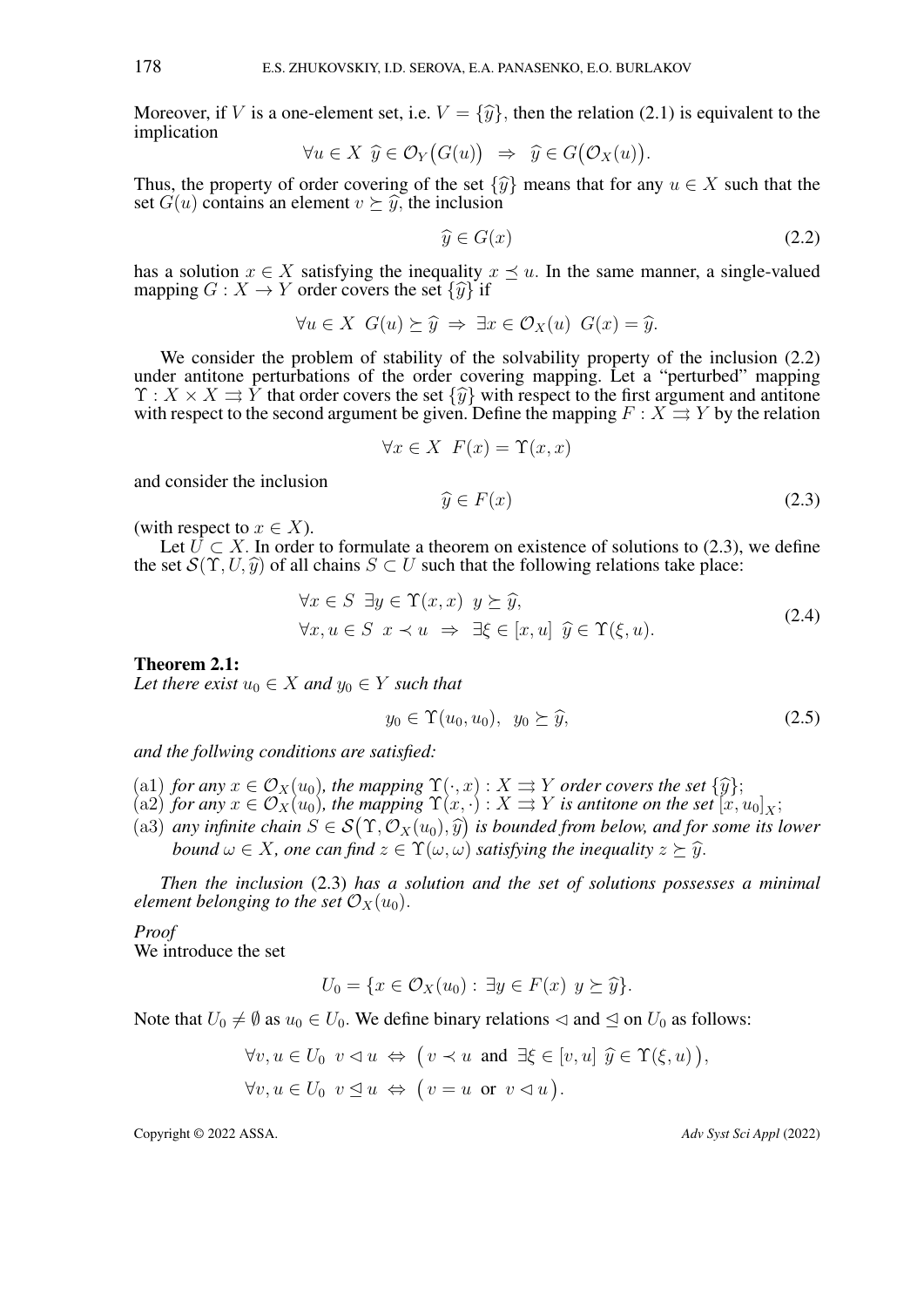Let us demonstrate that  $\triangleleft$  and  $\trianglelefteq$  are strict and non-strict order relations, respectively. As the relation  $\prec$  is antisymmetric, the relation  $\lhd$  is antisymmetric as well. Prove that  $\lhd$  is transitive. For  $v, w, u \in U_0$  such that  $v \lhd w \lhd u$ , it holds true that

<span id="page-3-0"></span>
$$
v \prec w \prec u \text{ and } \exists \xi \in [w, u] \subset [v, u] \widehat{y} \in \Upsilon(\xi, u). \tag{2.6}
$$

Thus, we have  $v \triangleleft u$ , which means that the relation  $\triangleleft$  is transitive. Obviously, the relation  $\triangleleft$ is also antisymmetric and transitive, and, moreover, reflexive. We point out that the relation [\(2.6\)](#page-3-0) also holds true for v, w,  $u \in U_0$  such that  $v \prec w \lhd u$ , i.e. the relation  $v \lhd u$  takes place in this case as well.

Let us consider the partially ordered set  $(U_0, \leq)$ . According to the Hausdorff maximal principle (see e.g. [\[22,](#page-14-13) Chapter 1]), this set possesses a maximal chain S that contains  $u_0$ . We first prove the theorem statement in the case when the chain S contains the least element  $\omega$ , i.e.  $\omega \leq x$  for any  $x \in S$ . If  $\omega$  is not a solution of inclusion [\(2.3\)](#page-2-1), then for some  $z \in \Upsilon(\omega, \omega)$ , it holds true that  $z \succ \hat{y}$  and, hence, by the virtue of the condition (a1), there exists an element  $v \in X$  such that  $\widehat{y} \in \Upsilon(v, \omega)$  and  $v \prec \omega$ . According to (a2), there exists  $y \in \Upsilon(v, v)$  such that  $y \succeq \hat{y}$ . So,  $v \in U_0$  and  $v \lhd \omega$ . We obtained that  $v \lhd x$  for any  $x \in S$  which contradicts with the maximality of the chain S. Thus,  $\omega$  is a solution to [\(2.3\)](#page-2-1).

Consider now the case when the chain  $S$  does not possess the least element, i.e. for any  $x \in S$ , there exists  $u \in S$ ,  $u \lhd x$ . Obviously, this chain is infinite. Note that S is a chain with respect to the initial order  $\preceq$  in X and belongs to  $\mathcal{S}(\Upsilon, \mathcal{O}_X(u_0), \hat{y})$ . The assumption  $(2, 3)$  implies that this chain has a lower bound  $\omega$  (with respect to the initial order  $\preceq$ ) for (a3) implies that this chain has a lower bound  $\omega$  (with respect to the initial order  $\prec$ ), for which there exists  $z \in \Upsilon(\omega, \omega)$  such that  $z \succeq \hat{y}$ , i.e.  $\omega \in U_0$  and  $\omega \notin S$ . For any  $x \in S$ , there is  $u \in S$ ,  $u \lhd x$ . As  $\omega \prec u$ , we get  $\omega \lhd x$ . The latter contradicts with the maximality of the chain S, so the situation where the maximal chain S does not possess the least element is not possible.

Let us demonstrate that the obtained element  $\omega \in \mathcal{O}_X(u_0)$  is minimal in the set of solutions of the inclusion [\(2.3\)](#page-2-1). Assume the contrary. Then one can find  $z \prec \omega$  such that  $\hat{y} \in \hat{Y}(z, z)$ . Hence,  $z \in U_0$  and  $z \leq \omega$ . However, this inequality is not possible by the virtue of the maximality of the chain S in the space  $(U_0, \trianglelefteq)$ .

The theorem [2.1](#page-2-2) implies the theorem on perturbations of an order covering single-valued mapping  $\Upsilon : X \times X \to Y$ . The corresponding properties of order covering and monotonicity of a single-valued mapping are defined above, and the relations [\(2.4\)](#page-2-3) can be written as:

$$
\forall x \in S \quad \Upsilon(x, x) \succeq \hat{y},
$$
  

$$
\forall x, u \in S \quad x \prec u \implies \exists \xi \in [x, u] \quad \hat{y} = \Upsilon(\xi, u). \tag{2.7}
$$

The statement on perturbations of order covering single-valued mappings is analogous to the results obtained in the papers [\[5,](#page-14-3) [6\]](#page-14-14). These works employed a less restrictive assumptions on the chains  $S$  compared to  $(2.7)$ , namely:

 $\forall x, u \in S \; x \prec u \; \Rightarrow \; \hat{y} \prec \Upsilon(\xi, u),$ 

so the condition corresponding to (a3) was more strict.

#### 3. CONDITIONS OF ORDER COVERING FOR THE NEMYTSKII OPERATOR

In the application of Theorem [2.1](#page-2-2) to concrete functional inclusions, the most of the difficulties connected with the verification of the order covering property of the corresponding set-valued operators, primarily the superposition operator that is also called the Nemytskii operator. Here we demonstrate that the Nemytskii operator is order covering provided that the corresponding set-valued function possesses this property with respect to the corresponding argument.

<span id="page-3-1"></span>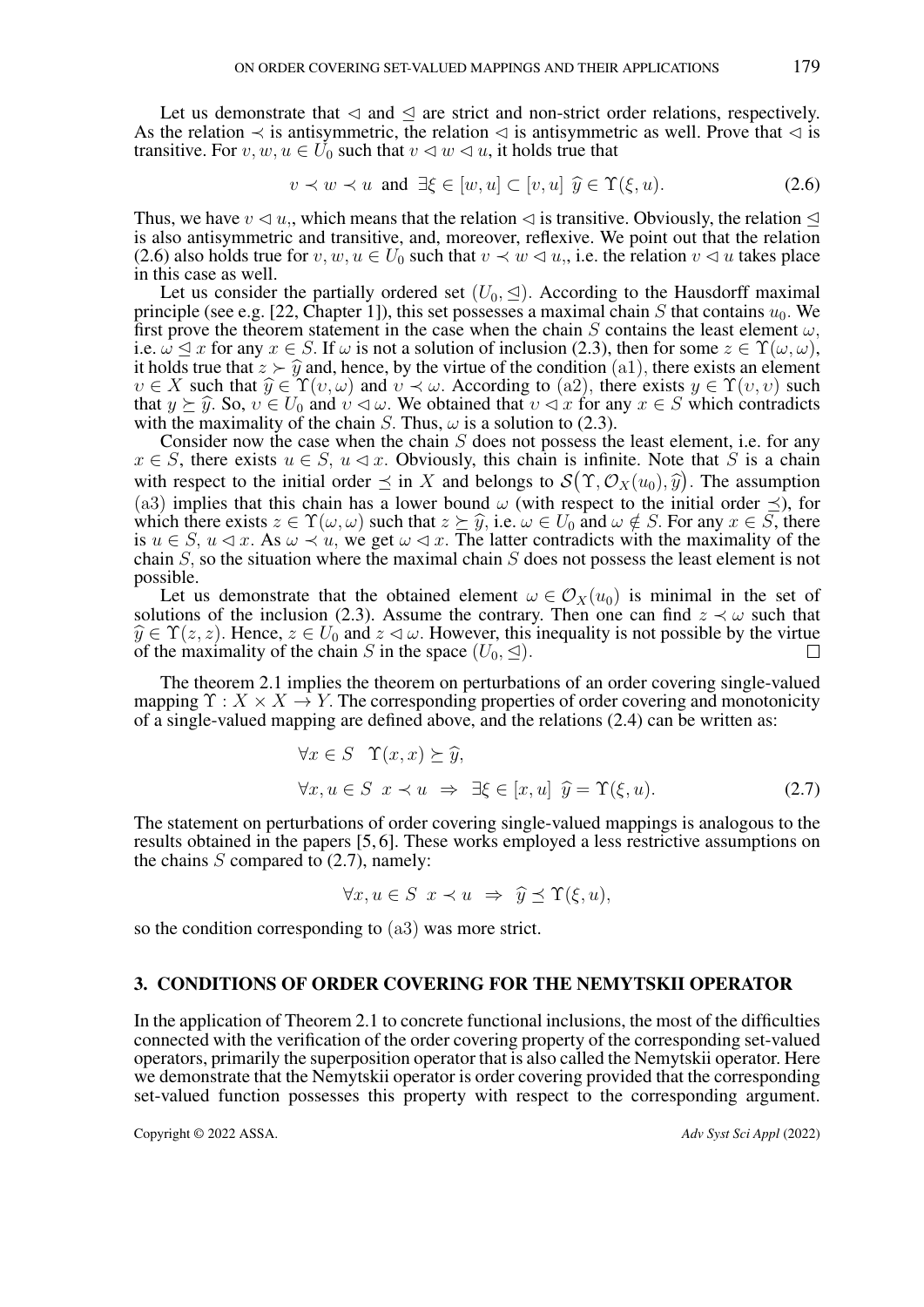Typically, the verification of the order covering property for functions does not involve significant difficulties.

Below we assume that the space  $\mathbb{R}^n$  is equipped with the natural order, i.e for  $x =$  $(x_1, ..., x_n) \in \mathbb{R}^n$  and  $u = (u_1, ..., u_n) \in \mathbb{R}^n$ , we have  $x \leq u$  if  $x_i \leq u_i$  for all  $i = \overline{1, n}$ . We denote by  $C(\mathbb{R}^n)$  and  $K(\mathbb{R}^n)$  the sets of all non-empty closed and all non-empty compact subsets of the space  $\mathbb{R}^n$ , respectively. We denote by  $C^C(\mathbb{R}^n)$  and  $K^C(\mathbb{R}^n)$  the sets of all non-empty connected closed and all non-empty connected compact subsets of the space  $\mathbb{R}^n$ , respectively. Let a set-valued mapping  $B: [a, b] \rightrightarrows \mathbb{R}^n$  having closed images  $B(t) \subset \mathbb{R}^n$ for any  $t \in [a, b]$  be given. We denote such a mapping as  $B : [a, b] \to C(\mathbb{R}^n)$ . Let this mapping be measurable. We define  $W(B)$  to be the set of all Lebesgue measurable functions  $x : [a, b] \to \mathbb{R}^n$  such that  $x(t) \in B(t)$  for almost all  $t \in [a, b]$ . Thus, the set  $W(B)$  is the set of all measurable selections of the set-valued mapping B. We endow the set  $W(B)$  with an order by assuming that for any two its elements  $x, u$ , the inequality  $x \leq u$  holds true if  $x(t) \le u(t)$  for almost all  $t \in [a, b]$ . In the case  $B = \mathbb{R}^n$ , this set of all measurable functions  $x \in [a, b] \to \mathbb{R}^n$  we denote by  $W^n$ .

Consider a set-valued mapping  $g : [a, b] \times \mathbb{R}^n \to \mathbb{C}(\mathbb{R}^m)$ . Assume that it satisfies the Caratheodori conditions (i.e. it is measurable with respect to the first argument and continuous in the Hausdorff metric in the second argument). These assumptions allow to define the setvalued Nemytskii operator

$$
N_g:W^n\rightrightarrows W^m,\ \forall x\in W^n\ \ N_g\,x=\big\{y\in W^m:\ y(t)\in g(t,x(t))\ \ \text{for almost all}\ \ t\in [a,b]\big\}.
$$

We denote  $\Delta = \{(t, x) : t \in [a, b], x \in B(t)\}\$  and define  $g_{\Delta} : \Delta \to \mathbb{C}(\mathbb{R}^m)$  to be the restriction of the set-valued mapping g to the set  $\Delta$ , and by  $N_{g\Delta}: W(B) \rightrightarrows W^m$  — the restriction of the operator  $N_q$  to  $W(B)$ .

The following statement establishes connection between the property of order covering of the set-valued mapping  $g_{\Delta}$  with respect to the second argument and the order covering property of the corresponding Nemytskii operator  $N_{g\Delta}$ .

Let a measurable function  $\hat{y} : [a, b] \to \mathbb{R}^m$  be given.

## <span id="page-4-0"></span>Theorem 3.1:

*If at almost all*  $t \in [a, b]$ *, a set-valued mapping*  $g_\Delta(t, \cdot) : B(t) \to \mathrm{C}(\mathbb{R}^m)$  *order covers the set*  $\{\widehat{y}(t)\}\subset \mathbb{R}^m$ , then the operator  $N_{g_{\Delta}}: W(B)\rightrightarrows W^m$  order covers the set  $\{\widehat{y}\}\subset W^m$ .

#### *Proof*

Let the mapping  $g_{\Delta}(t, \cdot)$  order cover the set  $\{\widehat{y}(t)\}\subset \mathbb{R}^m$ . assume that for some measurable<br>function  $y \in W(R)$ , there exists  $y \in N$ ,  $y$  such that  $y > \widehat{y}$ . Thus,  $y(t) \in g_{\Delta}(t, y(t))$  and function  $u \in W(B)$ , there exists  $y \in N_{g\Delta}u$  such that  $y \geq \hat{y}$ . Thus,  $y(t) \in g_{\Delta}(t, u(t))$  and  $y(t) \geq \hat{y}(t)$  for almost all  $t \in [a, b]$ . We define the set-valued mannings  $\hat{O}(U : [a, b] \to \mathbb{R}^n)$  $y(t) \ge \hat{y}(t)$  for almost all  $t \in [a, b]$ . We define the set-valued mappings  $O, U : [a, b] \Rightarrow \mathbb{R}^n$ <br>by the relations: by the relations:

$$
O(t) \doteq \mathcal{O}_{\mathbb{R}^n}(u(t)), \ \ U(t) \doteq O(t) \bigcap B(t) = \big\{ x \in B(t) : \ x \le u(t) \big\}, \ \ t \in [a, b].
$$

For almost all  $t \in [a, b]$ , the closedness of the sets  $\mathcal{O}_{\mathbb{R}^n}(u(t))$  and  $B(t)$  in  $\mathbb{R}^n$ implies the closedness of the set  $U(t)$ , i.e.  $U : [a, b] \to \mathbb{C}(\mathbb{R}^n)$ . The measurability of  $O, B : [a, b] \to$  $C(\mathbb{R}^n)$  guarantees the measurability of the mapping U (see [\[23,](#page-14-15) § 1.5.1, § 1.5.8]).

As  $g_{\Delta}(t, \cdot)$  order covers the set  $\{\widehat{y}(t)\}\subset \mathbb{R}^m$ , for almost all  $t \in [a, b]$ , the inclusion  $\Delta \in \mathcal{A}$ ,  $(t, U(t))$  takes place for almost all  $t \in [a, b]$ . Therefore, according to Filippov's  $\widehat{y}(t) \in g_{\Delta}(t, U(t))$  takes place for almost all  $t \in [a, b]$ . Therefore, according to Filippov's<br>lamma on implicit function (see [23, 8, 1, 5, 151), there exists  $\widehat{x} \in W^n$  such that  $\widehat{x}(t) \in U(t)$ lemma on implicit function (see [\[23,](#page-14-15) § 1.5.15]), there exists  $\hat{x} \in W^n$  such that  $\hat{x}(t) \in U(t)$ <br>and  $\hat{y}(t) \in g_t$  (t  $\hat{x}(t)$ ) for almost all  $t \in [g, h]$ . Thus, the relations  $\hat{y} \in N$ ,  $\hat{x}$  and  $\hat{x} \leq y$  are and  $\hat{y}(t) \in g_{\Delta}(t, \hat{x}(t))$  for almost all  $t \in [a, b]$ . Thus, the relations  $\hat{y} \in N_{g_{\Delta}}\hat{x}$  and  $\hat{x} \le u$  are fulfilled i.e. the operator  $N$  order covers the set  $\hat{y} \in N_{g_{\Delta}}\hat{x}$  and  $\hat{x} \le u$  are fulfilled, i.e. the operator  $N_{g\Delta}$  order covers the set  $\{\widehat{y}\}\subset W^m$ .

#### Example 2.1:

Let ordinary single-valued" functions  $q_0, q_1 : [a, b] \to \mathbb{R}$  be given. Consider the function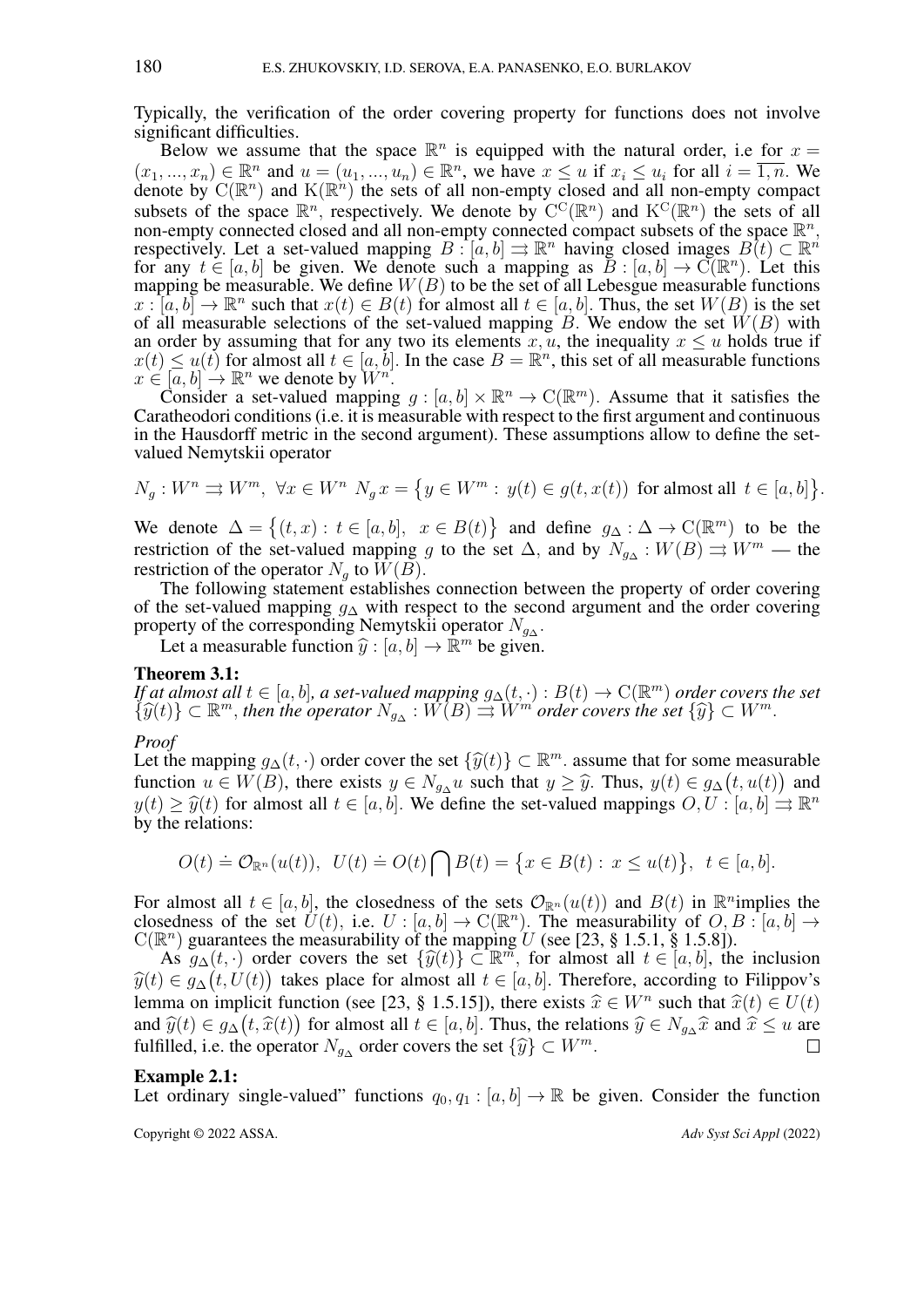$g : [a, b] \times \mathbb{R} \to \mathbb{R}$  defined by the formula

<span id="page-5-1"></span>
$$
g(t,x) \doteq q_0(t) + 2q_1(t)x - x^2, \ t \in [a, b], \ x \in \mathbb{R}.
$$
 (3.8)

Obviously, g satisfies the Caratheodori conditions. Let  $r > 0$ ,  $B(t) \doteq [q_1(t) - r, q_1(t) + r]$ and  $\Delta = \{(t, x): t \in [a, b], |x - q_1(t)| \le r\}$ , respectively. The values of  $g_{\Delta}(t, \cdot): B(t) \to$ R constitute the segment  $[q_0(t) + q_1^2(t) - r^2, q_0(t) + q_1^2(t)]$ . If for the measurable function  $\hat{y}: [a, b] \rightarrow \mathbb{R}$ , it holds true that

<span id="page-5-0"></span>
$$
\widehat{y}(t) \ge q_0(t) + q_1^2(t) - r^2,\tag{3.9}
$$

then  $g_{\Delta}(t, \cdot) : B(t) \to \mathbb{R}$  order covers the set  $\{\widehat{y}(t)\}\subset \mathbb{R}$  at almost all  $t \in [a, b]$  and, hence, by the virtue of Theorem [3.1,](#page-4-0) the Nemytskii operator  $N_{g\Delta}: W(B) \Rightarrow W$  order covers the set  $\{\widehat{y}\}\subset W$ . In the particular case when  $B(t)\equiv \mathbb{R}$ , the operator  $N_a:W \rightrightarrows W$  is order covering  $(i.e. order covers the whole space  $W$ ).$ 

Now we pick  $\delta > 0$  and define two set-valued mappings  $g^+, g^- : [a, b] \times \mathbb{R} \to K(\mathbb{R})$  by the formulas:

<span id="page-5-2"></span>
$$
g^+(t,x) \doteq [g(t,x), g(t,x)+\delta], g^-(t,x) \doteq [g(t,x)-\delta, g(t,x)], t \in [a,b], x \in \mathbb{R}.
$$
 (3.10)

The images of the set-valued functions  $g^+(x, \cdot) : B(t) \to K(\mathbb{R})$  and  $g^-_{\Delta}(t, \cdot) : B(t) \to K(\mathbb{R})$ are the sets  $[q_0(t) + q_1^2(t) - r^2, q_0(t) + q_1^2(t) + \delta],$  and  $[q_0(t) + q_1^2(t) - r^2 - \delta, q_0(t) + \delta]$  $q_1^2(t)$ , respectively.

Using Theorem [3.1](#page-4-0) one can easily demonstrate that if the measurable function  $\hat{y}$  :  $[a, b] \rightarrow$ R satisfies the inequality [\(3.9\)](#page-5-0) for almost all  $t \in [a, b]$ , then the operator  $N_{g_{\Delta}^+}: W(B) \implies W(B)$  $C(W)$  order covers the set  $\{\hat{y}(t)\}\subset \mathbb{R}$ . Theorem [3.1](#page-4-0) also implies that the operator  $N_{g_{\Delta}}$ :<br> $W(P) \rightarrow C(W)$  and a severate the set  $(S(t)) \subseteq \mathbb{R}$  are vided that the inconstitu  $W(B) \rightrightarrows C(W)$  order covers the set  $\{\widehat{y}(t)\}\subset \mathbb{R}$  provided that the inequality

$$
\widehat{y}(t) \ge q_0(t) + q_1^2(t) - r^2 - \delta,
$$

is valid almost everywhere on  $|a, b|$ ,

# 4. IMPLICIT DIFFERENTIAL INCLUSION

In this section, based on Theorems [2.1](#page-2-2) and [3.1](#page-4-0) we investigate differential inclusions not resolved with respect the derivative (which are also called implicit differential inclusions).

Let a measurable set-valued mapping  $B : [a, b] \to C(\mathbb{R}^n)$  be given. Denote by  $L(B)$  the space of all integrable selections of the set-valued mapping B and denote by  $AC(B)$  the space of all absolutely continuous functions  $x : [a, b] \to \mathbb{R}^n$  such that  $x \in L(B)$ . In the case  $\hat{B}(t) \equiv \mathbb{R}^n$ , we denote these spaces these spaces by  $L^n$  and  $AC^n$ .

We will require the fulfillment of the following analogue of the one-sided continuity property known for "ordinary single-valued" functions applicable to a set-valued mapping  $g : \mathbb{R} \to K(\mathbb{R}^m)$ , which was defined in [\[24\]](#page-15-0). Such mapping is called *right continuous at the point*  $x_0 \in \mathbb{R}$  if for any  $\varepsilon > 0$ , there exists  $\delta > 0$  such that for all  $x \in (x_0, x_0 + \delta)$ , it holds true that  $h_{{\mathbb R}^m}\big(G(x_0),G(x)\big)<\varepsilon$  (hereinafter the symbol  $h_{{\mathbb R}^m}$  denotes the Hausdorff distance between the sets in the space  $\mathbb{R}^m$ ).

Let a set-valued function  $f: [a, b] \times \mathbb{R}^n \times \mathbb{R}^n \times \mathbb{R}^n \to K(\mathbb{R}^m)$  and a vector  $\gamma \in \mathbb{R}^n$ be given. We assume that for any  $x, v, u \in \mathbb{R}^n$ , the function  $\hat{f}(\cdot, x, v, u) : [a, b] \to \hat{K}(\mathbb{R}^m)$ is measurable; for almost all  $t \in [a, b]$  and all  $v, u \in \mathbb{R}^n$ , the function  $f(t, \cdot, v, u) : \mathbb{R}^n \to$  $K(\mathbb{R}^m)$  is right continuous in each of the arguments  $x_1, \ldots, x_n$ ; for almost all  $t \in [a, b]$  and any  $x, u \in \mathbb{R}^n$ , the function  $f(t, x, \cdot, u) : \mathbb{R}^n \to K(\mathbb{R}^m)$  is right continuous in each of the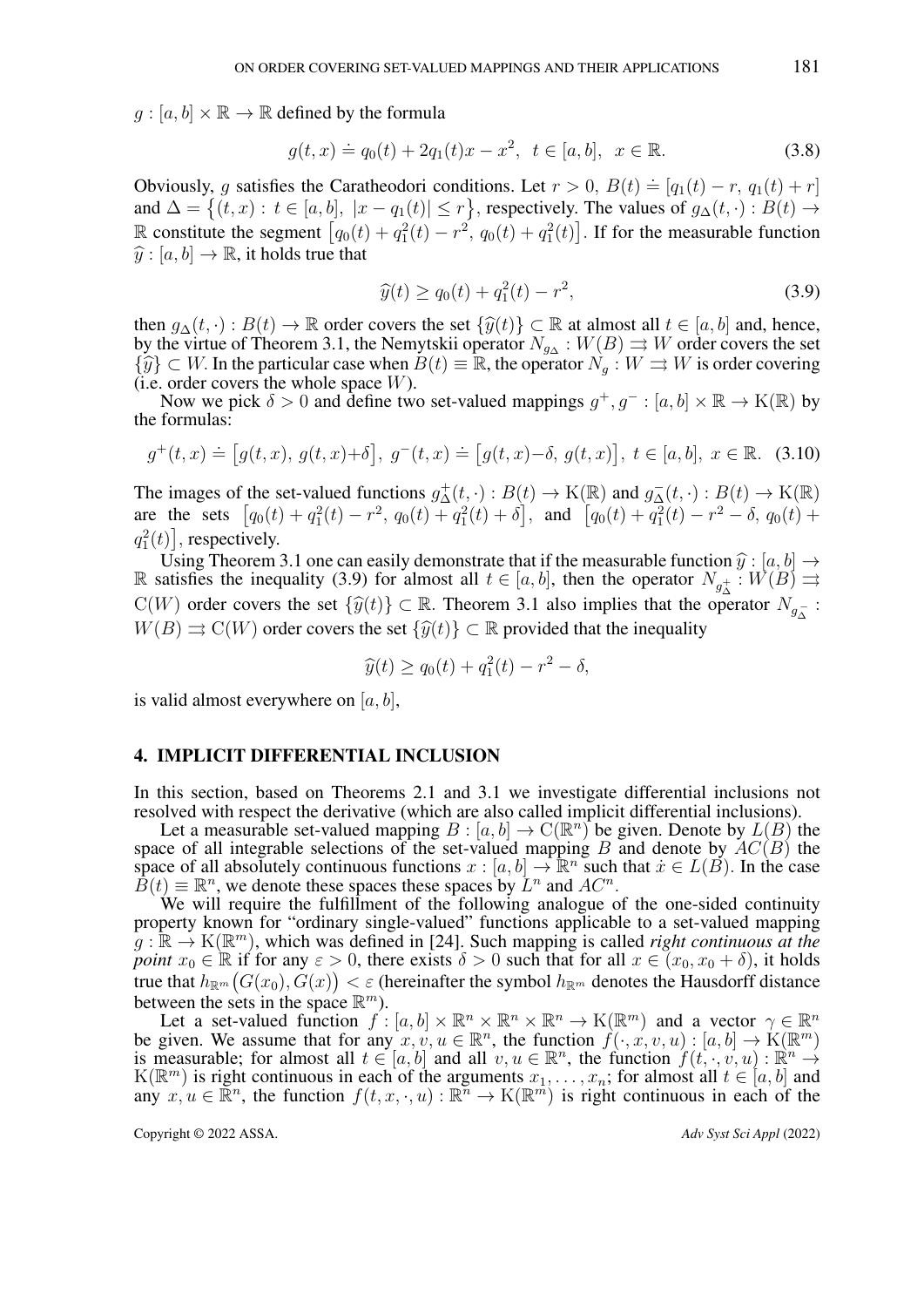arguments  $v_1, \ldots, v_n$ ; for almost all  $t \in [a, b]$  and any  $x, v \in \mathbb{R}^n$ , the function  $f(t, x, v, \cdot)$ :  $\mathbb{R}^n \to \mathcal{K}(\mathbb{R}^m)$  is continuous.

We consider the differential inclusion

<span id="page-6-0"></span>
$$
f(t, x, \dot{x}, \dot{x}) \ni 0, \ \ t \in [a, b], \tag{4.11}
$$

with the following additional restriction on the derivative of the unknown function:

<span id="page-6-1"></span>
$$
\dot{x}(t) \in B(t), \quad t \in [a, b]. \tag{4.12}
$$

A solution of the system of inclusions [\(4.11\)](#page-6-0), [\(4.12\)](#page-6-1) is understood to be a function  $x \in$  $AC(B)$  that satisfies the inclusion [\(4.11\)](#page-6-0) for almost all  $t \in [a, b]$ . Let us formulate a statement on solvability and estimates of solutions to the Cauchi problem for the system [\(4.11\)](#page-6-0), [\(4.12\)](#page-6-1) with the initial condition

<span id="page-6-2"></span>
$$
x(a) = \gamma. \tag{4.13}
$$

Denote  $\Omega = \{(t, x, v, u) : t \in [a, b], x \in \mathbb{R}^n, v \in B(t), u \in B(t)\}\$  and define  $f_{\Omega}: \Omega \to$  $C(\mathbb{R}^m)$  to be the restriction of the set-valued mapping f to the set  $\Omega$ .

#### <span id="page-6-5"></span>Theorem 4.1:

*Let a function*  $v_0 \in AC(B)$  *such that*  $v_0(a) > \gamma$  *and* 

<span id="page-6-6"></span>
$$
f(t, v_0(t), \dot{v}_0(t), \dot{v}_0(t)) \cap \mathbb{R}^n_+ \neq \emptyset \text{ for almost all } t \in [a, b]
$$
\n
$$
(4.14)
$$

be given. Let the set of measurable selections of the set-valued mapping  $B(\cdot) \cap \mathcal{O}_{\mathbb{R}^n} \big(\dot{v}_0(\cdot)\big)$  :  $[a, b] \to \mathbb{C}(\mathbb{R}^n)$  be integrally bounded from below (i.e. there exists a number C such that *for any measurable function*  $u \in W^n$ , *satisfying the relations*  $u(t) \in B(t)$  *and*  $u(t) \le v_0(t)$ for almost all  $t \in [a, b]$ , it holds true that  $\int_a^b u(t)dt \ge C$ ) and the following conditions are *fulfilled:*

- (b1) *for almost all*  $t \in [a, b]$ *, any*  $x \in \mathbb{R}^n$  *and*  $v \in B(t)$ *, the mapping*  $f_{\Omega}(t, x, v, \cdot) : B(t) \to$  $\mathcal{K}(\mathbb{R}^m)$  *order covers the set*  $\{0\} \subset \mathbb{R}^m$ ;
- (b2) *for almost all*  $t \in [a, b]$  *and any*  $u \in B(t)$ *, the mapping*  $f_{\Omega}(t, \cdot, \cdot, u) : \mathbb{R}^n \times B(t) \rightarrow$  $K(\mathbb{R}^m)$  is antitone.

*Then there exists a solution*  $x \in AC(B)$  *to the problem* [\(4.11\)](#page-6-0)*,* (4.12*),* (4.13*) such that*  $\dot{x}(t) \leq \dot{v}_0(t)$  for almost all  $t \in [a, b]$ .

#### *Proof*

The problem [\(4.11\)](#page-6-0), [\(4.12\)](#page-6-1), [\(4.13\)](#page-6-2) with respect to the unknown function  $x \in AC(B)$  can be rewritten in the form of the following inclusion

<span id="page-6-3"></span>
$$
f_{\Omega}(t, \gamma + \int_{a}^{t} u(s)ds, u(s), u(s)) \ni 0, \ t \in [a, b], \tag{4.15}
$$

with respect to the unknown function  $u = \dot{x} \in L(B)$ . Let us demonstrate that the inclusion [\(4.15\)](#page-6-3) can be represented in the form of the operator inclusion [\(2.3\)](#page-2-1), that can be investigated using Theorem [2.1.](#page-2-2)

According to [\[24,](#page-15-0) Theorem 2.1], the assumptions made for the set-valued function f provide its superpositional measurability, hence, for any  $x \in AC^n$ , the set-valued function  $f(\cdot, x(\cdot), \dot{x}(\cdot), \dot{x}(\cdot)) : [a, b] \to K(\mathbb{R}^m)$  is measurable. Superpositional measurability of f allows to define the mapping  $\Upsilon : L(B) \times L(B) \rightrightarrows W^m$ ,

<span id="page-6-4"></span>
$$
\forall u, v \in L(B) \ \Upsilon(u, v) \doteq f_{\Omega}\big(t, \gamma + \int_{a}^{t} v(s)ds, v(t), u(t)\big), \ t \in [a, b], \tag{4.16}
$$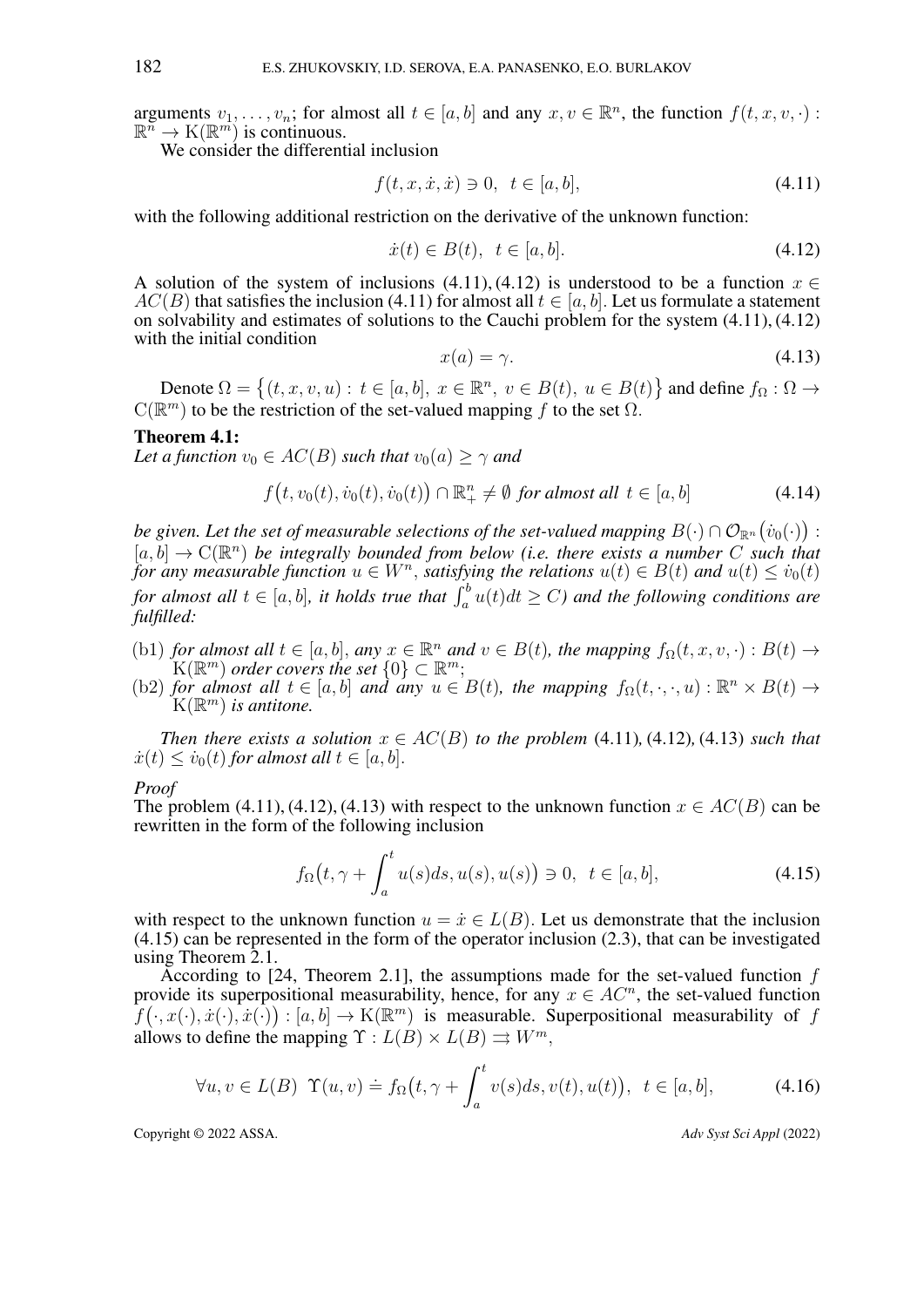and the corresponding mapping  $F: L(B) \rightrightarrows W^m$ ,  $F(u) = \Upsilon(u, u)$ . Let us verify the conditions of Theorem [2.1](#page-2-2) (where we put  $\hat{y} = 0 \in W^m$ ) for these mappings.<br>First of all, there exists a measurable function  $y \in W^m$  satisfying the relation

First of all, there exists a measurable function  $y \in W^m$  satisfying the relations

$$
y(t) \in f(t, v_0(a) + \int_a^t \dot{v}_0(s)ds, \dot{v}_0(t), \dot{v}_0(t)) = f_\Omega(t, v_0(a) + \int_a^t \dot{v}_0(s)ds, \dot{v}_0(t), \dot{v}_0(t)),
$$
  

$$
y(t) \ge 0 \text{ for almost all } t \in [a, b].
$$

These relations, according to (b2), imply the existence of a measurable function  $y_0 \in W^m$ such that

$$
y_0(t) \in f_{\Omega}(t, \gamma + \int_a^t \dot{v}_0(s)ds, \dot{v}_0(t), \dot{v}_0(t)), y_0(t) \ge y(t) \ge 0
$$
 for almost all  $t \in [a, b]$ .

Thus, for the mapping  $\Upsilon$  defined by [\(4.16\)](#page-6-4), we have  $\Upsilon(v_0, v_0) \ni y_0, y_0 \ge 0$ , i.e. the relations [\(2.5\)](#page-2-4) where  $u_0 = v_0 \in L(B)$  are fulfilled.

Secondly, for any  $v \in L(B)$ , the mapping  $\Upsilon(\cdot, v) : L(B) \implies W^m$  is the Nemytskii operator generated by the restriction  $g_{\Delta}$  to the set  $\Delta = \{(t, u): t \in [a, b], u \in B(t)\}\$  of the function  $g: [a, b] \times \mathbb{R}^n \to K(\mathbb{R}^m)$ ,

$$
g(t, u) \doteq f_{\Omega}\left(t, \gamma + \int_{a}^{t} v(s)ds, v(t), u\right) \text{ for almost all } t \in [a, b] \text{ and any } u \in \mathbb{R}^{n}.
$$

The assumption (b1) implies that for almost all  $t \in [a, b]$ , the function  $g_{\Delta}(t, \cdot) : B(t) \rightarrow$  $K(\mathbb{R}^m)$  order covers the set  $\{0\} \in \mathbb{R}^m$ . According to Theorem [3.1,](#page-4-0) for any  $v \in L(B)$ , the mapping  $\Upsilon(\cdot, v)$  order covers the set  $\{0\} \in W^m$ . Thus, the condition (a1) of Theorem [2.1](#page-2-2) is satisfied.

Next, due to the assumption (b2), for any  $u \in L(B)$ , the mapping  $\Upsilon(u, \cdot) : L(B) \rightrightarrows W^m$ is antitone, so the condition  $(a2)$  of Theorem [2.1](#page-2-2) is fulfilled as well.

In order to verify the assumption (a1) of Theorem [2.1,](#page-2-2) we consider an arbitrary chain  $S \in$  $S(\Upsilon, \mathcal{O}_{L(B)}(v_0), 0)$  and demonstrate that it possesses an infimum  $\underline{u} = \inf S$  and, moreover, there exists a decreasing sequence  ${u_n} \subset S$  having the same lower bound  $\inf\{u_n\} =$ inter exists a decreasing sequence  $\{u_n\} \subseteq S$  having the same lower bound  $\text{Im}\{u_n\} =$ <br>inf  $S = \underline{u}$ . For any  $u \in S$ , we define the number  $lu = \int_0^a u(s)ds$ . The set  $lS = \{lu, u \in S\}$ is a chain in  $\mathbb{R}$ , which is bounded from below due to the integral boundedness of the set of measurable selections of the set-valued mapping  $B(\cdot) \cap \mathcal{O}_{\mathbb{R}^n}(v_0(\cdot)) : [a, b] \to C(\mathbb{R}^n)$  from below. Thus, there exists  $\lambda = \inf lS$ , and, hence, exists a decreasing sequence  $\{u_n\} \subset S$  such that  $\lim_{n\to\infty}lu_n = \lambda$ . In the space L, any decreasing norm bounded sequence has an infimum (see e.g. [\[25,](#page-15-1) p. 257]), so there exists  $u = \inf\{u_n\}$ , and, moreover, for almost all  $t \in [a, b]$ , it holds true that  $\underline{u}(t) = \inf\{u_n(t)\} = \lim_{n\to\infty} u_n(t)$ . Therefore, for almost all  $t \in [a, b]$ , due to closedness of the set  $B(t) \subset \mathbb{R}^n$ , the inclusion  $\underline{u}(t) \in B(t)$  takes place, so  $\underline{u} \in L(B)$ . Let us now demonstrate that inf  $S = \underline{u}$ . For any  $u \in S$ , it holds true that  $lu > \lambda$ , so for some number *n*, we get  $lu > lu_n$ , hence  $u > u_n > u$ . Thus, <u>u</u> is a lower bound of S, and any function that is greater than  $\underline{u}$ , is not a lower bound of the sequence  $\{u_n\}$  and moreover, not a lower bound of the chain S. So,  $\underline{u} = \inf S$  and  $\underline{u}(t) = \inf \{u_n(t)\} = \lim_{n \to \infty} u_n(t)$  for almost all  $t \in [a, b]$ .

It remains now to prove the existence of a non-negative measurable selection of the setvalued mapping  $\Upsilon(\underline{u}, \underline{u}) : [a, b] \to K(\mathbb{R}^m)$  to verify the condition (a3). By the definition of the chain S, for any natural n, there exists a measurable function  $y_n \in \tilde{W}^m$  such that  $y_n \in$  $\Upsilon(u_n, u_n)$  and  $y_n \geq 0$ . As the mapping  $\Upsilon(u_n, \cdot)$  is antitone, there exists a measurable function  $\zeta_n \in W^m$  such that  $\zeta_n \in \Upsilon(u_n, u)$  and  $\zeta_n \geq 0$ . The mapping  $\Upsilon(\cdot, u) : L(B) \Rightarrow W^m$  is the restriction to  $L(B)$  of the Nemytskii operator generated by the function  $g : [a, b] \times \mathbb{R}^n \rightarrow$  $K(\mathbb{R}^m)$ ,

$$
\underline{g}(t,u)\doteq f\big(t,\gamma+\int_a^t \underline{u}(s)ds,\underline{u}(t),u\big) \ \ \text{for almost all}\ \ t\in [a,b] \ \ \text{and any}\ \ u\in\mathbb{R}^n,
$$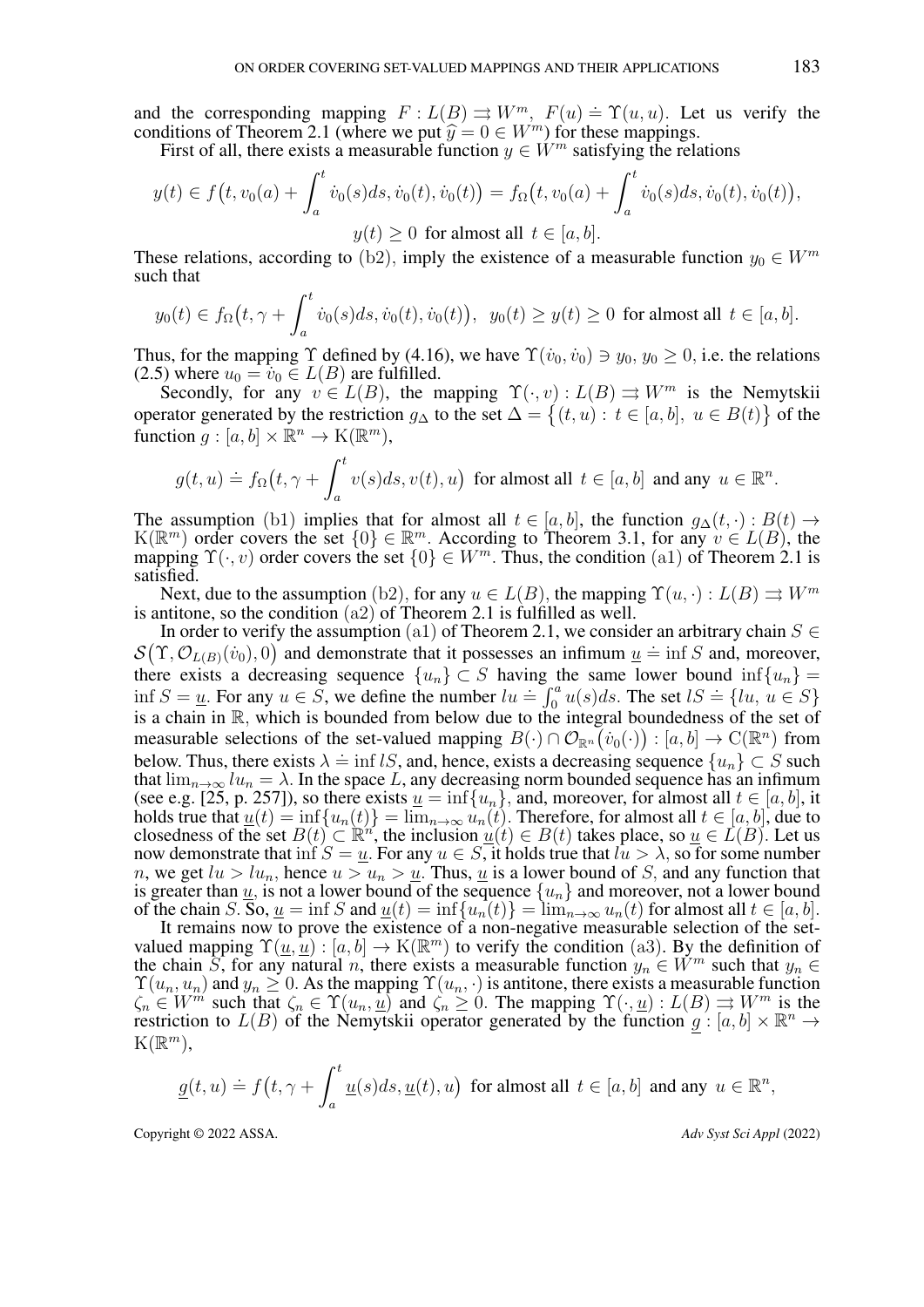that satisfies the Caratheodori conditions. Therefore

<span id="page-8-0"></span>
$$
h_{\mathbb{R}^m}\big(g(t, u_n(t)), g(t, \underline{u}(t))\big) \to 0. \tag{4.17}
$$

For almost all  $t \in [a, b]$ , it holds true that  $\underline{g}(t, u_n(t)) \cap \mathbb{R}^m_+ \neq \emptyset$  (as  $\zeta_n(t) \in \underline{g}(t, u_n(t))$ ). Assume that the set-valued mapping  $g(\cdot, \underline{u}(\cdot))$  does not possess non-negative selections. Then for some set  $T \subset [a, b]$  of a positive measure, it holds true that  $g(t, \underline{u}(t)) \cap \mathbb{R}_{+}^{m} = \emptyset$ . In this case, for  $t \in T$  there is  $\varepsilon > 0$  such that the  $\varepsilon$ -neighborhood of the set  $g(t, u(t))$  does not have intersections with the cone  $\mathbb{R}^m_+$ . The latter implies that  $h_{\mathbb{R}^m}(\underline{g}(t, u_n(\overline{t})), \underline{g}(t, \underline{u}(t))) > \varepsilon$ for any n, which contradicts with the convergence [\(4.17\)](#page-8-0). Thus, the condition (a3) is also fulfilled.

Theorem [2.1](#page-2-2) implies the existence of a solution  $u \in L(B)$  of the inclusion [\(4.15\)](#page-6-3) and, hence, the existence of a solution  $x \in AC(B)$  of the problem [\(4.11\)](#page-6-0), [\(4.12\)](#page-6-1), [\(4.13\)](#page-6-2) (which is defined by the formula  $x = \gamma + \int_a^t u(s) ds$ ). П

Let us now illustrate applications of Theorem [4.1](#page-6-5) to investigation of concrete differential equations and inclusions.

## Example 3.1:

We denote by  $\chi$  the Heaviside function, i.e.  $\chi(x) = 1$  for  $x \ge 0$  and  $\chi(x) = 0$  for  $x < 0$ . Let a measurable function  $q_0 : [a, b] \to \mathbb{R}$ , a measurable integrable function  $q_1 : [a, b] \to \mathbb{R}$ , and a positive number  $r$  be given. We consider the differential equation

<span id="page-8-1"></span>
$$
\dot{x}^2 - 2q_1(t)\dot{x} + \chi(x) - q_0(t) = 0, \ \ t \in [a, b], \tag{4.18}
$$

together with the additional condition

<span id="page-8-2"></span>
$$
\dot{x} \in B(t) \doteq [q_1(t) - r, q_1(t) + r], \ \ t \in [a, b]. \tag{4.19}
$$

Let us demonstrate that if the inequalities

<span id="page-8-4"></span>
$$
-1 \le q_0(t) + q_1^2(t) \le r^2, \ t \in [a, b], \tag{4.20}
$$

are fulfilled, the Cauchi problem for the system [\(4.18\)](#page-8-1), [\(4.19\)](#page-8-2) with the initial condition [\(4.13\)](#page-6-2) for any  $\gamma$  has a solution  $x \in AC(B)$  such that  $\dot{x}(t) \leq q_1(t), t \in [a, b]$ .

We treat the equation  $(4.18)$  as the inclusion  $(4.11)$  with the single-valued mapping  $f : [a, b] \times \mathbb{R} \times \mathbb{R} \rightarrow \mathbb{R}$  defined by the relation

$$
f(t,x,u)=g(t,u)-\chi(x),\;\;t\in[a,b],\;\;x,u\in\mathbb{R},
$$

where g is given in the Example 2.1 by the formula [\(3.8\)](#page-5-1). Obviously, for all  $x, u$ , the function  $f(\cdot, x, u)$  is measurable, for almost all t and any u, the function  $f(t, \cdot, u)$  decreases (i.e. the condition (b2) of Theorem [4.1](#page-6-5) is fulfilled) and right continuous, and for almost all  $t$ and any x, the function  $f(t, x, \cdot)$  is continuous. As it was demonstrated in Example 2.1, the inequality  $q_0(t) + q_1^2(t) \le r^2$  implies the condition (b1) of Theorem [4.1.](#page-6-5) If one takes  $v_0(t) = \gamma + \int_a^b p(s)ds, t \in [a, b]$ , the relations

$$
f(t, v_0(t), \dot{v}_0(t)) = -\dot{v}_0^2(t) + 2q_1(t)\dot{v}_0(t) - \chi(v_0(t)) + q_0(t) \ge q_1^2(t) - 1 + q_0(t) \ge 0
$$

take place for all  $t \in [a, b]$ . Thus, the condition [\(4.14\)](#page-6-6) is also satisfied, and, according to Theorem [4.1,](#page-6-5) the problem [\(4.18\)](#page-8-1), [\(4.19\)](#page-8-2), [\(4.13\)](#page-6-2) has a solution  $x \in AC(B)$  satisfying the estimate  $\dot{x}(t) \leq q_1(t), t \in [a, b]$ .

Consider now the following differential inclusion

<span id="page-8-3"></span>
$$
g^+(t, \dot{x}) - \chi(x) \ni 0, \ t \in [a, b], \tag{4.21}
$$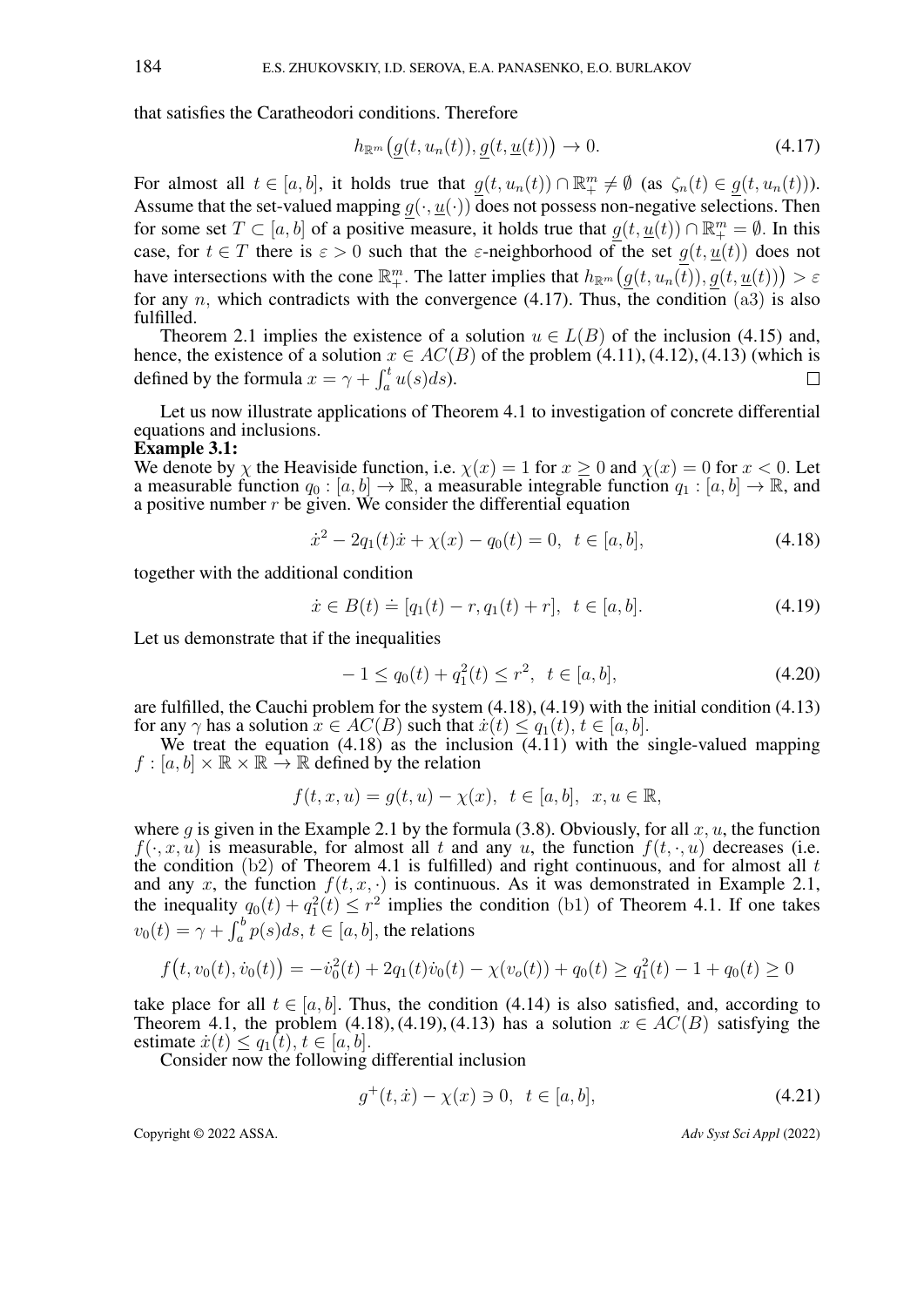where the set-valued mapping  $g^+ : [a, b] \times \mathbb{R} \to K(\mathbb{R})$  is given by the first formula in [\(3.10\)](#page-5-2) (see Example 2.1). In the investigation of this inclusion, one can also make use of Theorem [4.1.](#page-6-5) In order to do this, one should use the condition that guarantees that the mapping  $g^+(t, \cdot)$  order covers the set  $\{0\} \subset \mathbb{R}$ , which was derived in Example 2.1. One thus concludes that if the inequalities

<span id="page-9-4"></span>
$$
-1 - \delta \le q_0(t) + q_1^2(t) \le r^2, \ t \in [a, b], \tag{4.22}
$$

are satisfied, the problem [\(4.21\)](#page-8-3), [\(4.19\)](#page-8-2), [\(4.13\)](#page-6-2) possesses a solution for any  $\gamma$ .

Finally, we consider the differential inclusion

<span id="page-9-0"></span>
$$
g^-(t, \dot{x}) - \chi(x) \ni 0, \ t \in [a, b], \tag{4.23}
$$

with the set-valued function  $g^- : [a, b] \times \mathbb{R} \to K(\mathbb{R})$  given by the second formula in [\(3.10\)](#page-5-2). For this inclusion, we analogously find that the validity of the inequalities

<span id="page-9-5"></span>
$$
-1 \le q_0(t) + q_1^2(t) \le r^2 + \delta, \ t \in [a, b], \tag{4.24}
$$

guarantees the solvability of the problem [\(4.23\)](#page-9-0), [\(4.19\)](#page-8-2), [\(4.13\)](#page-6-2) for any  $\gamma$ .

Consider a particular case of the inclusion [\(4.11\)](#page-6-0), which allows to obtain the existence of a lower solution to the corresponding Cauchi problem.

Let  $m = n$  and the components of f be given by the functions  $f_i : [a, b] \times \mathbb{R}^n \times \mathbb{R}^n \times$  $\mathbb{R} \to K^C(\mathbb{R})$ ,  $i = \overline{1,n}$  (having compact and connected values, i.e. the real line segments). Let us assume that for any  $x, v \in \mathbb{R}^n$ ,  $z \in \mathbb{R}$ , the function  $f_i(\cdot, x, v, z) : [a, b] \to \mathrm{K}^{\mathrm{C}}(\mathbb{R})$  is measurable; for almost all  $t \in [a, b]$ , any  $v \in \mathbb{R}^n$  and  $z \in \mathbb{R}$ , the function  $f_i(t, \cdot, v, z) : \mathbb{R}^n \to$  $K^C(\mathbb{R})$  is right continuous in each of the arguments  $x_1, \ldots, x_n$ ; for almost all  $t \in [a, b]$ , any  $x \in \mathbb{R}^n$  and  $z \in \mathbb{R}$ , the function  $f_i(t, x, \cdot, z)$ :  $\mathbb{R}^n \to K^C(\mathbb{R})$  is right continuous in each of the arguments  $v_1, \ldots, v_n$ ; for almost all  $t \in [a, b]$  and any  $x, v \in \mathbb{R}^n$ , the function  $f_i(t, x, v, \cdot)$ :  $\mathbb{R} \to K^C(\mathbb{R})$  is continuous. We investigate the following system:

<span id="page-9-1"></span>
$$
f_i(t, x, \dot{x}, \dot{x}_i) \ni 0, \ \ t \in [a, b], \ \ i = \overline{1, n}. \tag{4.25}
$$

## <span id="page-9-3"></span>Theorem 4.2:

Let functions  $u_0, v_0 \in AC^n$  such that  $u_0(a) \leq \gamma \leq v_0(a)$ ,

$$
-f_i(t, u_0(t), \dot{u}_0(t), \dot{u}_0(t)) \cap \mathbb{R}_+ \neq \emptyset \text{ for almost all } t \in [a, b], i = \overline{1, n},
$$
  

$$
f_i(t, v_0(t), \dot{v}_0(t), \dot{v}_0(t)) \cap \mathbb{R}_+ \neq \emptyset \text{ for almost all } t \in [a, b], i = \overline{1, n},
$$

*be given. Define a set-valued mapping*  $B : [a, b] \rightarrow \mathrm{C}^{\mathrm{C}}(\mathbb{R}^n)$  *as follows:* 

<span id="page-9-2"></span>
$$
B(t) \doteq [v_0(t), \dot{u}_0(t)]_{\mathbb{R}^n}, \ \ t \in [a, b]. \tag{4.26}
$$

*Assume that for any*  $i = \overline{1, n}$ , *for almost all*  $t \in [a, b]$  *and all*  $u \in B(t)$ *, the mapping*  $f_i(t,\cdot,\cdot,u): \mathbb{R}^n \times \mathbb{R}^n \to \mathrm{K}^{\mathrm{C}}(\mathbb{R})$  is antitone on the set  $\mathbb{R}^n \times B(t)$ . Then there exists a  $solution \ x \in AC(B)$  *to the problem* [\(4.25\)](#page-9-1)*,* [\(4.12\)](#page-6-1)*,* (4.13*). Moreover, the set of solutions to the problem* [\(4.25\)](#page-9-1)*,* [\(4.12\)](#page-6-1)*,* [\(4.13\)](#page-6-2) *contains a solution with the least derivative.*

#### Remark 4.1:

*By the virtue of the definition of the mapping* B *by* [\(4.26\)](#page-9-2)*, the fact that a solution* x *belongs to* AC(B) *means that this absolutely continuous function satisfies the inequalities*  $\dot{u}_0(t) \leq \dot{x}(t) \leq \dot{v}_0(t)$  *for almost all*  $t \in [a, b]$ *.* 

#### *Proof*

We will denote the restrictions of mappings by the same symbols as the initial mappings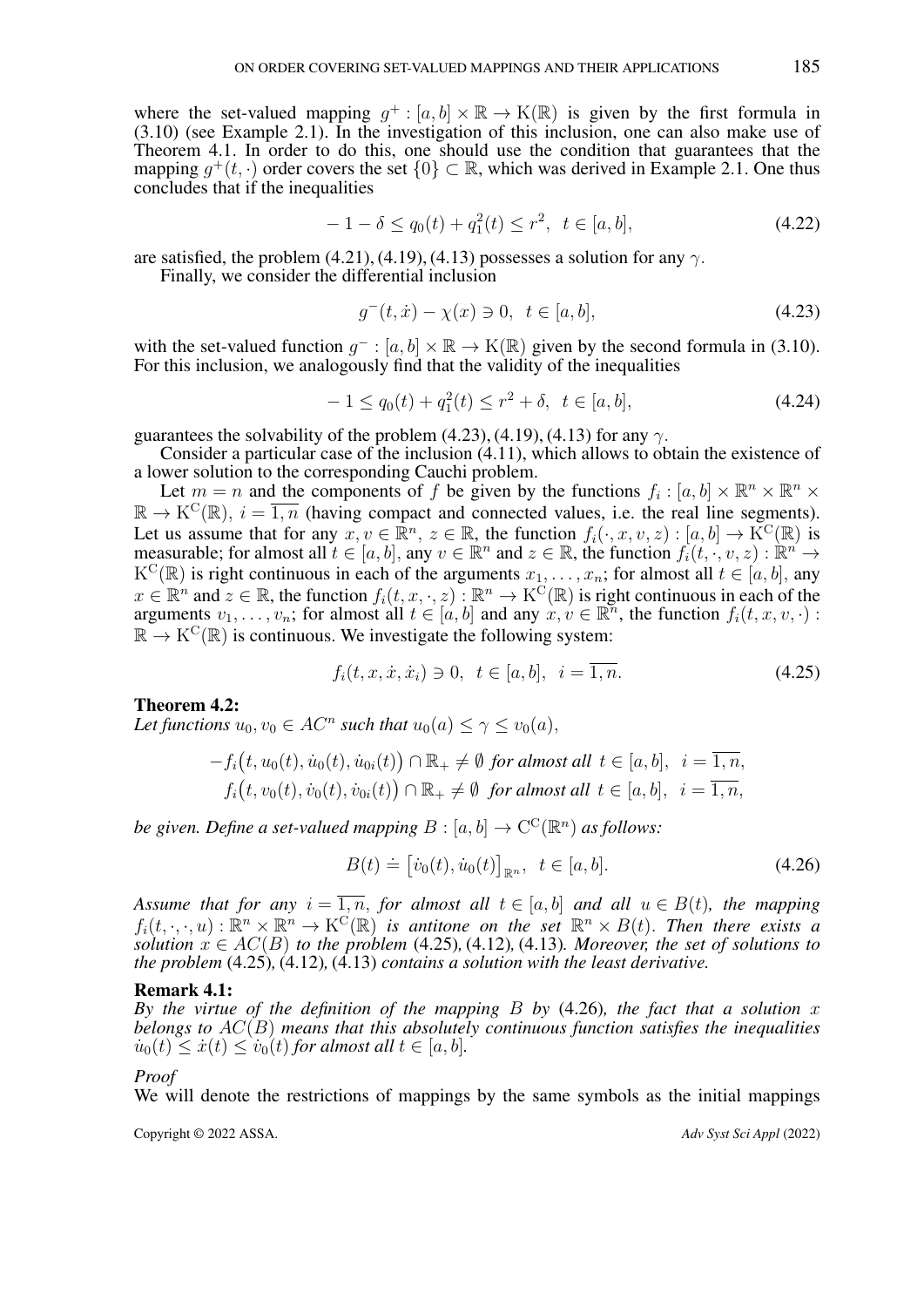provided that leads to no ambiguity. We denote the components of the set-valued mapping  $B$ :  $[a, b] \to \mathcal{C}^{\mathcal{C}}(\mathbb{R}^n)$  as  $B_i : [a, b] \to \mathcal{C}^{\mathcal{C}}(\mathbb{R})$ , i.e.  $B_i(t) \doteq [v_{0i}(t), u_{0i}(t)], t \in [a, b]$ . We define the set  $T_i \subset [a, b]$  of such  $t \in [a, b]$  that for all  $x \in \mathbb{R}^n$ ,  $v \in B(t)$ , the mapping  $f_i(t, x, v, \cdot)$ :  $B_i(t) \to K^C(\mathbb{R})$  is continuous, and  $-\infty < v_0(t)$ ,  $\dot{u}_0(t) < +\infty$ . The Lebesgue measure of this set equals to  $b - a$ , and for all  $t \in T_i$ , the set  $B_i(t)$  is a segment of the real line.

Let us verify the condition (b1) of Theorem [4.1.](#page-6-5) Let for any  $i = \overline{1, n}$ , for some  $t \in T_i$ , there exist  $x \in \mathbb{R}^n$ ,  $v \in B(t)$  such that the mapping  $f_i(t, x, v, \cdot) : B_i(t) \to K^C(\mathbb{R})$  does not order cover the set  $\{0\} \subset \mathbb{R}$ . Then there exists  $z_0 \in \mathbb{R}$  such that the set  $f_i(t, x, v, z_0)$  contains some positive number, and for any  $z \in [i_{0i}(t), z_0]$ , zero does not belong to the set  $f_i(t, x, v, z)$ . Let us demonstrate that there exists  $\delta > 0$  such that for any  $z \in [v_{0i}(t), z_0]$ , it holds true that

<span id="page-10-0"></span>
$$
f_i(t, x, v, z) \cap (-\delta, \delta) = \emptyset.
$$
\n(4.27)

Otherwise, there exists a sequence  $\{z_k\}_{k=1}^{\infty} \subset [v_{0i}(t), z_0]$  whose elements satisfy the inequality  $|z_k| < 2^{-k}$ . This sequence is compact, so it contains a subsequence converging to some  $\overline{z} \in [v_{0i}(t), z_0]$ . Due to continuity of the mapping  $f_i(t, x, v, \cdot)$  at  $\overline{z}$ , the inclusion  $0 \in f_i(t, x, v, \overline{z})$  holds true, which contradicts with the assumptions made.

The relation [\(4.27\)](#page-10-0), due to the connectedness of the values  $f_i(t, x, v, z)$ , implies that the segment  $U = [v_{0i}(t), z_0]$  is a union of the following two sets:

$$
U_+ \doteq \big\{ z \in U: f_i(t, x, v, z) \subset [\delta, +\infty) \big\}, \ \ U_- \doteq \big\{ z \in U: f_i(t, x, v, z) \subset (-\infty, \delta] \big\}.
$$

Both these sets should be closed as the mapping  $f_i(t, x, v, \cdot)$  is continuous. However, this is not possible by the virtue of the connectedness of the segment U. Thus, it is proved that for any  $t \in T_i$ , for all  $x \in \mathbb{R}^n$  and  $v \in B(t)$ , the mapping  $f_i(\breve{t}, x, v, \cdot) : B_i(t) \to \breve{K}^C(\mathbb{R})$  order covers the set  $\{0\} \subset \mathbb{R}$ . Considering the fact that the Lebesgue measure of the set  $T_i$  equals to  $b - a$ , the condition (b1) is satisfied.

The validity of the rest of the conditions of Theorem [4.1](#page-6-5) under the assumptions of the statement being proved is obvious. Thus, there exists a solution  $x \in AC(B)$  of the problem  $(4.25), (4.12), (4.13).$  $(4.25), (4.12), (4.13).$  $(4.25), (4.12), (4.13).$  $(4.25), (4.12), (4.13).$  $(4.25), (4.12), (4.13).$  $(4.25), (4.12), (4.13).$ 

We now prove the existence of a solution with the least derivative. Let us remind the reader (see the proof of Theorem [4.1\)](#page-6-5) that the derivatives of the solutions of the problem  $(4.25), (4.12), (4.13)$  $(4.25), (4.12), (4.13)$  $(4.25), (4.12), (4.13)$  $(4.25), (4.12), (4.13)$  $(4.25), (4.12), (4.13)$  are the solutions of the following system of inclusions

<span id="page-10-1"></span>
$$
f_i(t, \gamma + \int_a^t u(s)ds, u(t), u_i(t)) \ni 0, \ t \in [a, b], \ i = \overline{1, n}.
$$
 (4.28)

Thus, it remains to prove that the set of solutions of the system [\(4.28\)](#page-10-1) possesses the least element.

Denote by R the set (in the space  $L(B)$ ) of solutions of the system [\(4.28\)](#page-10-1). According to Theorem [2.1,](#page-2-2) the set R possesses a minimal element  $\hat{u} \in L(B)$ . Assume that this element is not the least in R. Then there exists a solution  $z \in \mathcal{R}$  of [\(4.28\)](#page-10-1) such that  $z \not\geq \hat{u}$ . For each  $i = \overline{1, n}$ , we define the sets

$$
E_{i+} = \left\{ t \in [0,1] : \widehat{u}_i(t) \le z_i(t) \right\}, \ \ E_{i-} = \left\{ t \in [0,1] : \widehat{u}_i(t) > z_i(t) \right\}.
$$

Define a measurable function  $\hat{z}$  with the components equal to

$$
\widehat{z}_i(t) = \min\left\{z_i(t), \widehat{u}_i(t)\right\} = \begin{cases} \widehat{u}_i(t) & \text{for } t \in E_{i+}, \\ z_i(t) & \text{for } t \in E_{i-}, \end{cases} \quad i = \overline{1, n}.
$$

Thus, the inequality  $\hat{z} < \hat{u}$  is fulfilled. Hence, for almost all  $t \in E_{i+}$ , the inclusion

$$
0 \in f_i(t, \gamma + \int_a^t \widehat{u}(s)ds, \widehat{u}(t), \widehat{u}_i(t)), \ \ i = \overline{1, n},
$$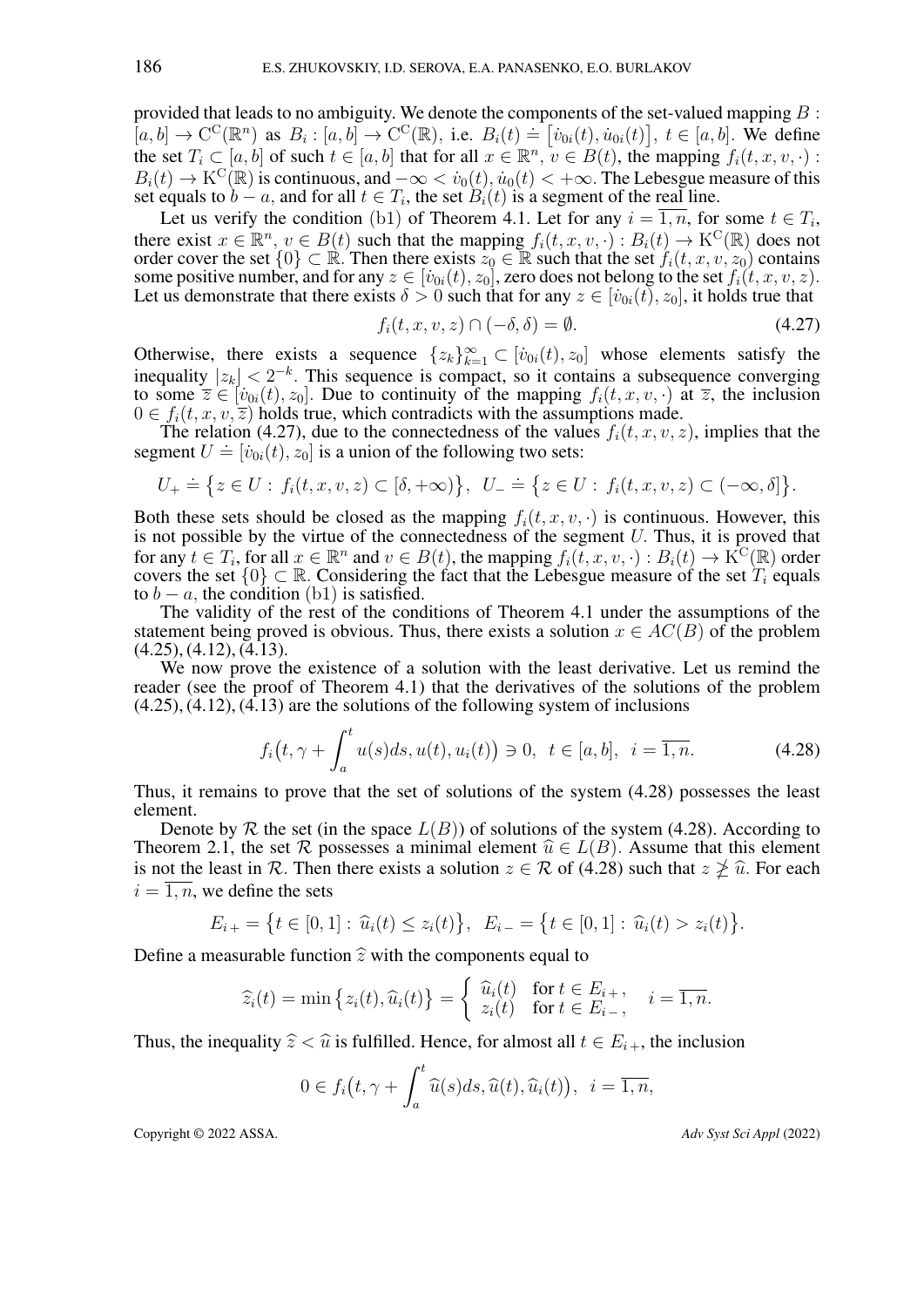due to antitonicity of the mapping  $f_i(t, \cdot, \cdot, u)$  on  $\mathbb{R}^n \times B(t)$ , implies that for any  $i = \overline{1, n}$ , the set

$$
f_i(t, \gamma + \int_a^t \widehat{z}(s)ds, \widehat{z}(t), \widehat{z}_i(t)) = f_i\big(t, \gamma + \int_a^t \widehat{z}(s)ds, \widehat{z}(t), \widehat{u}_i(t)\big)
$$

contains a non-negative number. Analogously, for any  $i = \overline{1, n}$ , we get that for almost all  $t \in E_{i-}$ , some non-negative number belongs to the set

$$
f_i(t, \gamma + \int_a^t \widehat{z}(s)ds, \widehat{z}(t), \widehat{z}_i(t)).
$$

By Theorem [2.1,](#page-2-2) there exists a solution  $\xi \in \mathcal{R}$  of the system [\(4.28\)](#page-10-1) such that  $\xi \leq \hat{z} < \hat{u}$ . The latter, however, contradicts with the minimality of  $\hat{u}$  in  $\hat{\mathcal{R}}$ .

Finally, we note that the equation [\(4.18\)](#page-8-1) considered in Example 3.1 under the restriction [\(4.20\)](#page-8-4) satisfies not only the assumptions of Theorem [4.1,](#page-6-5) but also the assumptions of Theorem [4.2](#page-9-3) if one takes

$$
v_0(t) = \gamma + \int_a^b q_1(s)ds, \ \ u_0(t) = \gamma + \int_a^b (q_1(s) - r)ds, \ \ t \in [a, b].
$$

Therefore, the set of solutions of the problem [\(4.18\)](#page-8-1), [\(4.19\)](#page-8-2), [\(4.13\)](#page-6-2) such that

<span id="page-11-0"></span>
$$
q_1(t) - r \le \dot{x}(t) \le q_1(t), \ \ t \in [a, b], \tag{4.29}
$$

contains a solution with the least derivative.

Analogously, for the system of inclusions [\(4.21\)](#page-8-3), [\(4.19\)](#page-8-2) with the initial condition [\(4.13\)](#page-6-2), which was considered in Example 3.1, if the relations [\(4.22\)](#page-9-4) take place, the set of solutions that satisfy the inequalities [\(4.29\)](#page-11-0) contains a solution with the least derivative. The same statement is valid for the Cauchi problem [\(4.23\)](#page-9-0), [\(4.19\)](#page-8-2), [\(4.13\)](#page-6-2). Namely, if the condition [\(4.24\)](#page-9-5) takes place, the set of solutions satisfying the inequalities [\(4.29\)](#page-11-0) possesses a solution with the least derivative.

# 5. EXISTENCE AND ESTIMATES OF EQUILIBRIUM PRICES IN DYNAMICAL CONTINUOUS SUPPLY-AND-DEMAND MODELS

In this section, Theorems [4.1](#page-6-5) and [4.2](#page-9-3) are applied to investigation of equilibrium in dynamical supply-and-demand models. The model of economic processes we consider has its roots in the classical works of G.C. Evans [\[11\]](#page-14-7), P.A. Samuelson [\[12\]](#page-14-16), and R. Allen [\[13\]](#page-14-8). A considerable advance in the investigation of models describing equilibrium processes in market models were the results of A.V. Arutyunov, N.G. Pavlova, S.E. Zhukovskiy, A.A. Shananin (see [\[14](#page-14-9)[–17\]](#page-14-10)) obtained using the results on covering mappings of metric spaces. In particular, in [\[17\]](#page-14-10) the authors managed to investigate the models with the mappings of supply and demand that are dependent not only on the market prices, but also on the the prices change rates. In this section, the models under consideration contain set-valued mappings of supply and demand. Such generalisation is natural as the values of these mappings are defined in the economic problems as the set of solutions of constraint minimisation problems (see e.g. [\[23,](#page-14-15) §4.2.2]). In the present research, in contrast to the cited works that base on the results on mappings of metric spaces, methods of analysis of mappings of partially ordered spaces are employed.

Let us formulate the problem.

Let us have n types of goods, whose prices at any time  $t \in [a, b]$  we denote by  $p_i(t)$ ,  $i = \overline{1, n}$ . Let these prices be known at the initial moment of time

<span id="page-11-1"></span>
$$
p_i(a) = \gamma_i, \quad i = \overline{1, n}.\tag{5.30}
$$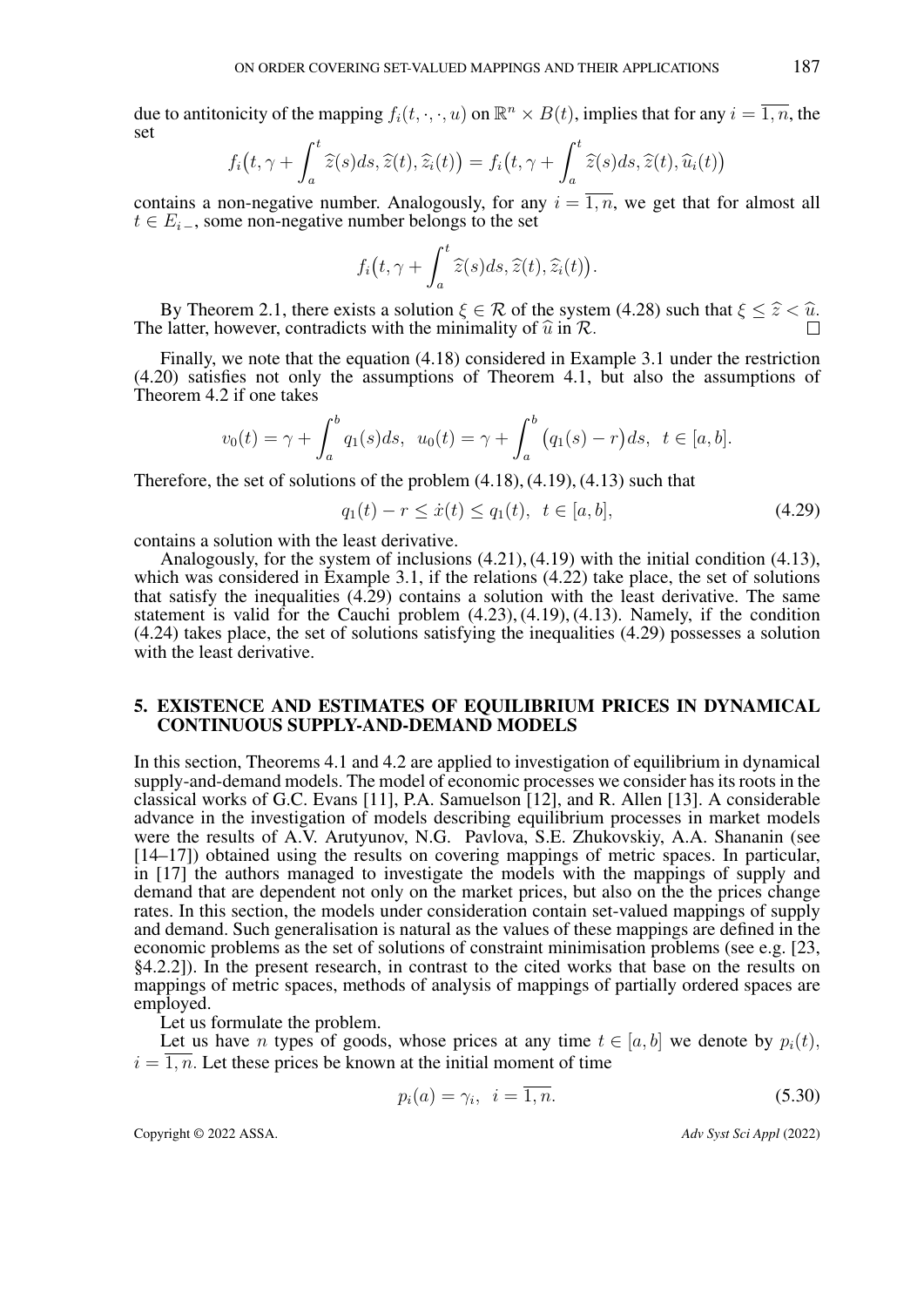We define the vector  $p(t) = (p_1(t), \ldots, p_n(t)) \in \mathbb{R}^n_+$  of prices. Assume that there are some restrictions on the change rates of the prices, i.e. there is a measurable set-valued mapping  $B : [a, b] \to K(\mathbb{R}^n)$  and the inclusion

<span id="page-12-0"></span>
$$
\dot{p}(t) = (\dot{p}_1(t), \dots, \dot{p}_n(t)) \in B(t) \text{ for almost all } t \in [a, b]
$$
\n
$$
(5.31)
$$

takes place.

Next, let the set-valued mappings  $D : [a, b] \times \mathbb{R}_+^n \times \mathbb{R}^n \times \mathbb{R}^n \to K(\mathbb{R}_+^n)$  and  $S : [a, b] \times$  $\mathbb{R}^n_+ \times \mathbb{R}^n \to K(\mathbb{R}^n_+)$  be given. We assume that for any  $x \in \mathbb{R}^n_+$  and any  $v, u \in \mathbb{R}^n$ , the functions  $D(\cdot, x, v, u), S(\cdot, x, v) : [a, b] \to K(\mathbb{R}^n_+)$  are measurable; for almost all  $t \in [a, b]$ and any  $v, u \in \mathbb{R}^n$ , the functions  $D(t, \cdot, v, u), S(t, \cdot, v) : \mathbb{R}^n_+ \to K(\mathbb{R}^n_+)$  are right continuous in each of the arguments  $x_1, \ldots, x_n$ ; for almost all  $t \in [a, b]$  and any  $x \in \mathbb{R}^n_+$ ,  $u \in \mathbb{R}^n$ , the functions  $D(t, x, \cdot, u), S(t, x, \cdot) : \mathbb{R}^n \to K(\mathbb{R}^n_+)$  are right continuous in each of the arguments  $v_1, \ldots, v_n$ ; for almost all  $t \in [a, b]$  and any  $x \in \mathbb{R}^n_+$ ,  $v \in \mathbb{R}^n$ , the function  $D(t, x, v, \cdot)$ :  $\mathbb{R}^n \to$  $K(\mathbb{R}^n_+)$  is continuous. We assume that the aggregate consumer demand at time t is defined by the formula  $D(t, p(t), \dot{p}(t), \dot{p}(t))$  and aggregate manufacturer's supply — by the formula  $S(t, p(t), \dot{p}(t)).$ 

For the defined above set-valued mappings of supply and demand, we consider the problem of existence of an *equilibrium* — a solution  $p \in AC(B)$  (i.e. absolutely continuous function, whose derivative satisfies the restriction [\(5.31\)](#page-12-0)) of the inclusion

<span id="page-12-1"></span>
$$
D(t, p(t), \dot{p}(t), \dot{p}(t)) - S(t, p(t), \dot{p}(t)) \ni 0,
$$
\n(5.32)

with the initial condition [\(5.30\)](#page-11-1). Here the difference  $D - S$  of sets in the space  $\mathbb{R}^n$  is the set of all vectors  $x - y$ , where  $x \in D$ ,  $y \in S$ .

We will denote the restrictions of mappings by the same symbols as the initial mappings indicating their domains and ranges. Applying Theorem [4.1](#page-6-5) to the mapping  $f : [a, b] \times \mathbb{R}^n_+ \times$  $\mathbb{R}^n \times \mathbb{R}^n \to K(\mathbb{R}^n_+)$  defined by the relation

$$
f(t, x, v, u) \doteq D(t, x, v, u) - S(t, x, v) \text{ for almost all } t \in [a, b] \text{ and any } x \in \mathbb{R}_+^n, v, u \in \mathbb{R}_+^n,
$$

we get the following statement.

#### <span id="page-12-2"></span>Corollary 5.1:

*Let a non-negative function*  $\overline{p} \in AC(B)$  *such that*  $\overline{p}(a) \ge \gamma$  *and* 

$$
\left(D\big(t,\overline{p}(t),\dot{\overline{p}}(t),\dot{\overline{p}}(t)\big)-S\big(t,\overline{p}(t),\dot{\overline{p}}(t)\big)\right)\cap\mathbb{R}^n_+\neq\emptyset\ \text{for almost all }t\in[a,b],
$$

be given. Let the set of measurable selections of the set-valued mapping  $B(\cdot) \cap \mathcal{O}_{\mathbb{R}^n}(\overline{p}(\cdot))$  :  $[a, b] \to \mathbb{C}(\mathbb{R}^n)$  be integrally bounded from below (i.e. there exists a number C such that *for any measurable function*  $u \in W^n$ , *satisfying the relations*  $u(t) \in B(t)$  *and*  $u(t) \leq \dot{p}(t)$ for almost all  $t \in [a, b]$ , it holds true that  $\int_a^b u(t)dt \ge C$ ) and the following conditions take *place:*

- (c1) *for almost all*  $t \in [a, b]$ *, any*  $x \in \mathbb{R}_+^n$  *and*  $v \in B(t)$ *, the mapping*  $D(t, x, v, \cdot) : B(t) \to$  $\mathcal{K}(\mathbb{R}^n_+)$  order covers the set  $\{0\}\subset\mathbb{R}^n;$
- (c2) for almost all  $t \in [a, b]$  and any  $u \in B(t)$ , the mapping  $D(t, \cdot, \cdot, u): \mathbb{R}^n_+ \times B(t) \to$  $K(\mathbb{R}^n_+)$  *is antitone, and the mapping*  $S(t, \cdot, \cdot) : \mathbb{R}^n_+ \to K(\mathbb{R}^n_+)$  *is isotone.*

*Then there exists a solution*  $p \in AC(B)$  *of the problem* [\(5.32\)](#page-12-1)*,* (5.31*),* (5.30*) such that* 

<span id="page-12-3"></span>
$$
\dot{p}(t) \le \dot{\overline{p}}(t) \text{ for almost all } t \in [a, b]. \tag{5.33}
$$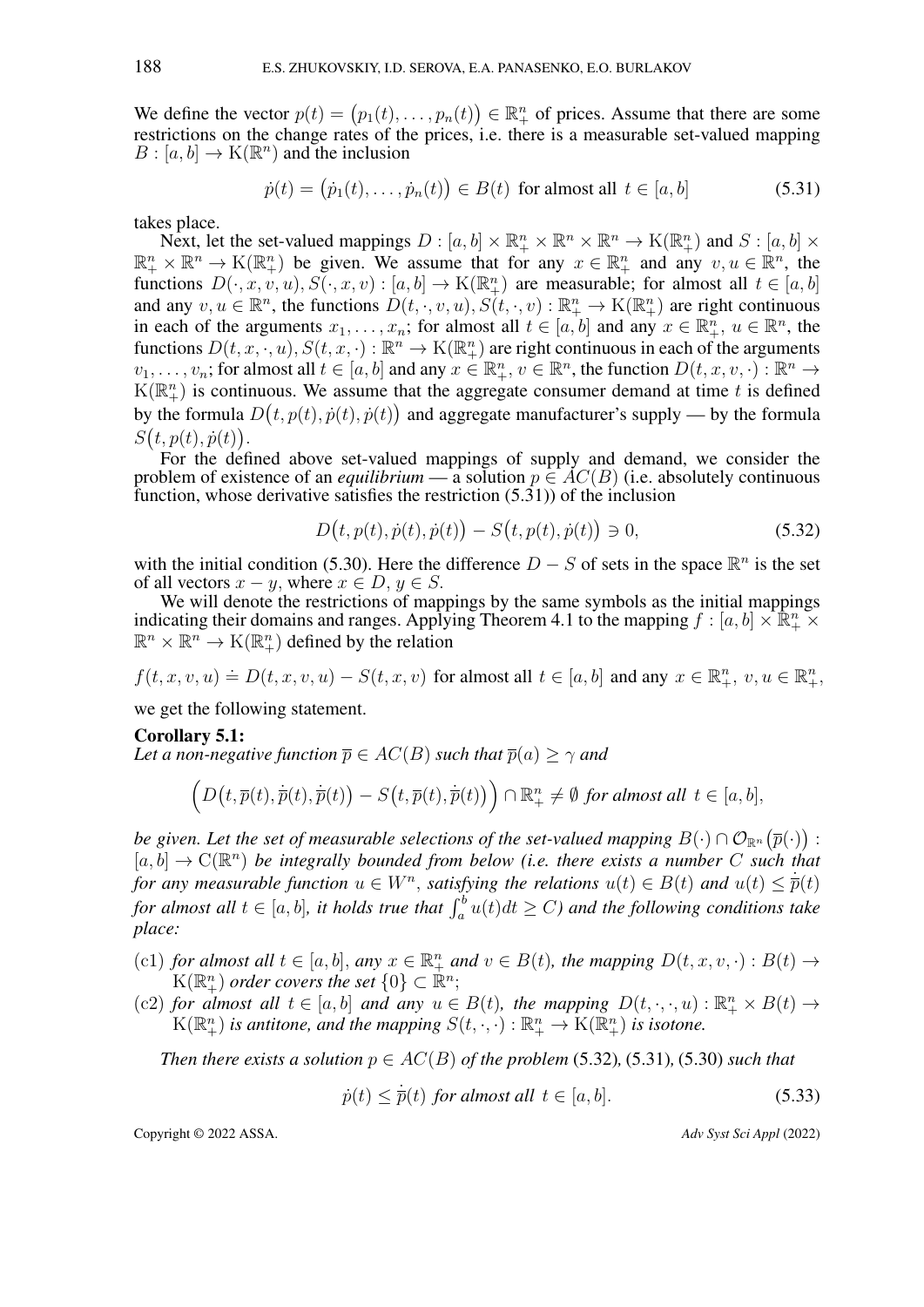Note that the assumptions (c2) have natural economic sense: a decrease of the prices and the growth rates of prices result in an increase of the demand and a decrease of supply.

The main distinctions of Corollary [5.1](#page-12-2) from the results of  $[14–17]$  $[14–17]$  are: set-valued mappings of supply and demand, omission of the additional condition of essentially boundedness of the derivative  $\dot{p}$  of the prices function, and the estimate of the equilibrium price derivative of the form [\(5.33\)](#page-12-3). Corollary [5.1](#page-12-2) has the type of the Chaplygin comparison theorem for the differential inclusion modelling the economic processes under consideration.

Finally, let us formulate a statement allowing to obtain two-sided estimates of the equilibrium prices and guarantee the existence of the equilibrium price having the least rate of change.

Let the components  $D_i$ ,  $S_i$  of the mappings D, S be the functions  $D_i : [a, b] \times \mathbb{R}_+^n \times \mathbb{R}^n \times$  $\mathbb{R} \to K^C(\mathbb{R})$ ,  $S_i : [a, b] \times \mathbb{R}_+^n \times \mathbb{R}^n \to K^C(\mathbb{R})$ ,  $i = \overline{1, n}$  (having compact connected values). We assume that for any  $x \in \mathbb{R}^n_+$ ,  $v \in \mathbb{R}^n$ ,  $z \in \mathbb{R}$ , the functions  $D_i(\cdot, x, v, z) : [a, b] \to \mathrm{K}^{\mathrm{C}}(\mathbb{R})$ ,  $S_i(\cdot, x, v) : [a, b] \to \mathrm{K}^{\mathrm{C}}(\mathbb{R})$  are measurable; for almost all  $t \in [a, b]$ , any  $v \in \mathbb{R}^n$  and  $z \in \mathbb{R}$ , the functions  $D_i(t, \cdot, v, z) : \mathbb{R}^n_+ \to K^C(\mathbb{R}), S_i(t, \cdot, v) : \mathbb{R}^n_+ \to K^C(\mathbb{R})$  are right continuous in each of the arguments  $x_1, \ldots, x_n$ ; for almost all  $t \in [a, b]$ , any  $x \in \mathbb{R}^n_+$  and  $z \in \mathbb{R}$ , the functions  $D_i(t, x, \cdot, z): \mathbb{R}^n \to \mathrm{K}^\mathrm{C}(\mathbb{R}), S_i(t, x, \cdot): \mathbb{R}^n \to \mathrm{K}^\mathrm{C}(\mathbb{R})$  are right continuous in each of the arguments  $v_1, \ldots, v_n$ ; for almost all  $t \in [a, b]$  and any  $x \in \mathbb{R}_+^n$ ,  $v \in \mathbb{R}^n$ , the function  $D_i(t, x, v, \cdot) : \mathbb{R} \to K^C(\mathbb{R})$  is continuous. Consider a particular case of the inclusion [\(5.32\)](#page-12-1) — the system

<span id="page-13-2"></span>
$$
D_i(t, x, \dot{x}, \dot{x}_i) - S_i(t, x, \dot{x}) \ni 0, \ t \in [a, b], \ i = \overline{1, n}.
$$
 (5.34)

Theorem [4.2](#page-9-3) implies the following statement.

## <span id="page-13-0"></span>Corollary 5.2:

Let functions  $u_0, v_0 \in AC^n$  such that  $u_0(a) \leq \gamma \leq v_0(a)$ ,

$$
\left(S_i\big(t, u_0(t), \dot{u}_0(t)\big) - D_i\big(t, u_0(t), \dot{u}_0(t), \dot{u}_0(t)\big)\right) \cap \mathbb{R}_+ \neq \emptyset \text{ for almost all } t \in [a, b], i = \overline{1, n},
$$
  

$$
\left(D_i\big(t, v_0(t), \dot{v}_0(t), \dot{v}_0(t)\big) - S_i\big(t, v_0(t), \dot{v}_0(t)\big)\right) \cap \mathbb{R}_+ \neq \emptyset \text{ for almost all } t \in [a, b], i = \overline{1, n},
$$

*be given. Define a set-valued mapping*  $B : [a, b] \to \mathbb{C}^{\mathbb{C}}(\mathbb{R}^n)$  *by the relation* [\(4.26\)](#page-9-2)*. Assume that for any*  $i = \overline{1, n}$ *, for almost all*  $t \in [a, b]$  *and all*  $u \in B(t)$ *, the mapping*  $D_i(t, \cdot, \cdot, u)$ :  $\mathbb{R}^n_+ \times \mathbb{R}^n \to K^C(\mathbb{R})$  is antitone on the set  $\mathbb{R}^n \times B(t)$  and the mapping  $S_i(t, \cdot, \cdot) : \mathbb{R}^n_+ \times$  $\mathbb{R}^n \to \mathrm{K}^{\mathrm{C}}(\mathbb{R})$  is isotone on the set  $\mathbb{R}^n \times B(t)$ . Then there exists a solution  $p \in AC(B)$ *of the problem* [\(5.34\)](#page-13-2)*,* [\(5.31\)](#page-12-0)*,* [\(5.30\)](#page-11-1)*. Moreover, the set of solutions of the problem* [\(5.34\)](#page-13-2)*,* [\(5.31\)](#page-12-0)*,* [\(5.30\)](#page-11-1) *contains a solution with the least derivative.*

#### ACKNOWLEDGEMENTS

The reported study was funded by RFBR, project number 20-04-60524. The results in Section 4 were obtained with the support of Ministry of Science and Higher Education of the Russian Federation (agreement no. 075-15-2019-1619). The results in Sections 2 and 3 were obtained with the support of the Russian Science Foundation (grant no. 20-11-20131) in V.A. Trapeznikov Institute of Control Sciences of RAS. REFERENCES

<span id="page-13-1"></span>1. Arutyunov, A.V., Zhukovskiy, E.S. & Zhukovskiy, S.E. (2013) On coincidence points of mappings in partially ordered spaces, *Dokl. Math.*, 88(3), 710–713.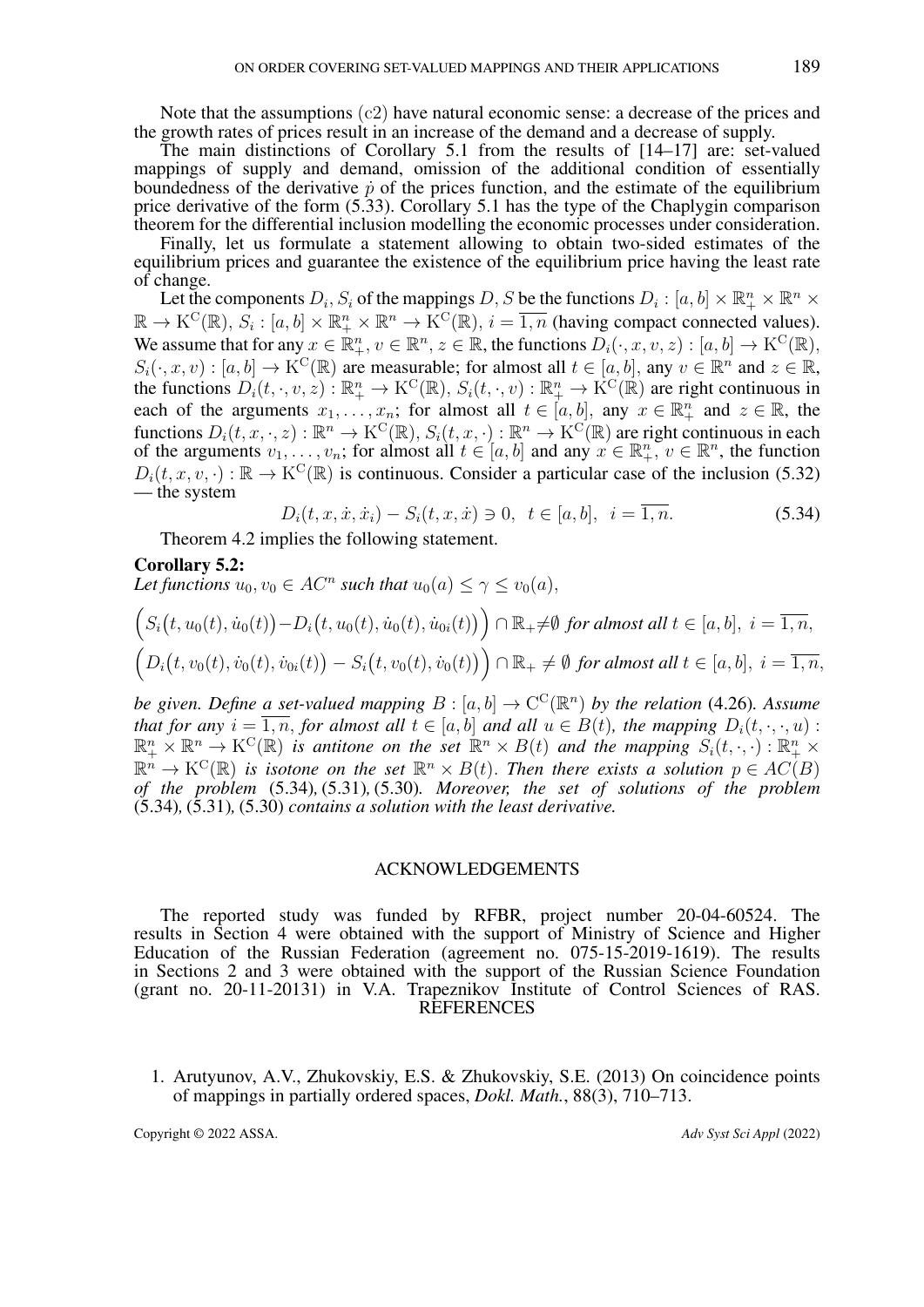- <span id="page-14-0"></span>2. Arutyunov, A.V., Zhukovskiy, E.S. & Zhukovskiy, S.E. (2015) Coincidence points principle for mappings in partially ordered spaces, *Topol. Appl.*, 179(1), 13–33.
- <span id="page-14-1"></span>3. Arutyunov, A.V., Zhukovskiy, E.S. & Zhukovskiy, S.E. (2013) On coincidence points of mappings in partially ordered spaces, *Dokl. Math.*, 88(3), 727–729.
- <span id="page-14-2"></span>4. Arutyunov, A.V., Zhukovskiy, E.S. & Zhukovskiy, S.E. (2016) Coincidence points principle for set-valued mappings in partially ordered spaces, *Topol. Appl.*, 201, 330– 343.
- <span id="page-14-3"></span>5. Zhukovskiy, E.S. (2016) On ordered-covering mappings and implicit differential inequalities, *Differ. Equ.*, 52(12), 1539–1556.
- <span id="page-14-14"></span>6. Zhukovskiy, E.S. (2019) On order covering maps in ordered spaces and Chaplygin-type inequalities, *St. Petersburg Math. J.*, 30(1), 73–94.
- 7. Benarab, S. & Zhukovskiy, E.S. (2020) Coincidence points of two mappings acting from a partially ordered space to an arbitrary set, *Russ. Math.*, 64(5), 8–16.
- <span id="page-14-4"></span>8. Zhukovskaya, T.V., Zhukovskiy, E.S. & Serova, I.D. (2020) Some questions of the analysis of mappings of metric and partially ordered spaces, *Russian Universities Reports. Mathematics*, 25(132), 345–358.
- <span id="page-14-5"></span>9. Chaplygin, S.A. (1948) Osnovaniya novogo spospba priblizhennogo integrirovaniya differentsialnykh uravneniy. In *Sobranie sochineniy* [The foundations of a novel approach to approximate integration of differential equations. In Collection of works] (pp. 348–368) Moscow, Russia: Gostekhizdat, [in Russian].
- <span id="page-14-6"></span>10. Benarab, S., Zhukovskaya, Z.T., Zhukovskiy, E.S. & Zhukovskiy, S.E. (2020) Functional and differential inequalities and their applications to control problems, *Differ. Equ.*, 56(11), 1440–1451.
- <span id="page-14-7"></span>11. Evans, G.C. (1930) *Mathematical introduction to economics*. New York, NY: McGraw-Hill Education.
- <span id="page-14-16"></span>12. Samuelson, P.A. & Nordhaus, W.D. (2010) *Economics*. New York, NY: McGraw-Hill Education.
- <span id="page-14-8"></span>13. Allen, R. (1960) *Mathematical Economics*. London, UK: Macmillan and Co LTD.
- <span id="page-14-9"></span>14. Arutyunov, A.V., Zhukovskiy, S.E. & Pavlova, N.G. (2013) Equilibrium price as a coincidence point of two mappings, *Comput. Math. Math. Phys.*, 53(2), 158–169
- 15. Arutyunov, A.V., Pavlova, N.G. & Shananin, A.A. (2016) Equilibrium prices in an economic equilibrium model, *Mathemathical modelling*, 28(3), 3–22.
- 16. Belyakova, E.S. & Pavlova, N.G. (2016) Equilibrium prices in economic equilibrium models with transaction costs, *Tambov University Reports. Series: Natural and Technical Sciences*, 21(1), 9–16.
- <span id="page-14-10"></span>17. Pavlova, N.G. (2017) On the application of the results of covering mappings theory for the study of dynamical models of economic processes, *Tambov University Reports. Series: Natural and Technical Sciences*, 22(6), 1304–1308
- <span id="page-14-11"></span>18. Arutyunov, A.V. (2007) Covering mappings in metric spaces and fixed points, *Dokl. Math.*, 416(2), 665–668.
- 19. Arutyunov, A.V. (2014) Coincidence Points of Two Maps, *Funct. Anal. Appl.*, 48(1), 72–75.
- 20. Arutyunov, A.V. (2009) Stability of Coincidence Points and Properties of Covering Mappings, *Math. Notes*, 86(2), 153–158.
- <span id="page-14-12"></span>21. Arutyunov, A., Avakov, E., Gel'man, B., Dmitruk, A. & Obukhovskii, V. (2009) Locally covering maps in metric spaces and coincidence points, *J. fixed Points Theory and Appl.* 5(1), 105–127.
- <span id="page-14-13"></span>22. Kolmogorov, A.N. & Fomin, S.V. (1963) *Elements of the theory of functions and functional analysis*. New York, NY: Graylock Press. Albany.
- <span id="page-14-15"></span>23. Borisovich, Yu.G., Gelman, B.D., Myshkis, A.D. & Obukhovskii, V.V. (2011) *Introduction to the theory of multi-valued mappings and differential inclusions*. Moscow, Russia: Librokom.